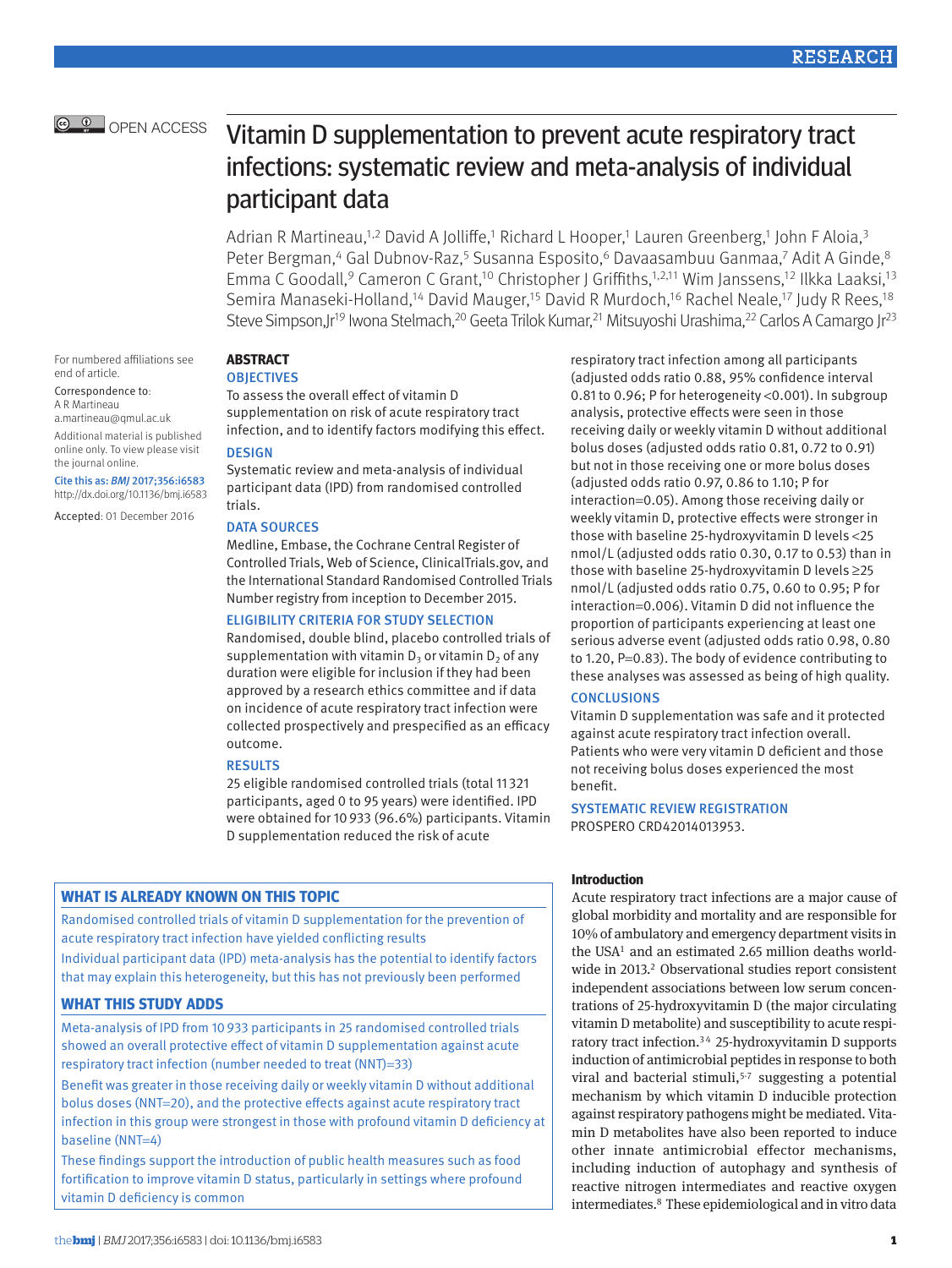have prompted numerous randomised controlled trials to determine whether vitamin D supplementation can decrease the risk of acute respiratory tract infection. A total of five aggregate data meta-analyses incorporating data from up to 15 primary trials have been conducted to date, of which two report statistically significant protective effects<sup>910</sup> and three report no statistically significant effects.11-13 All but one of these aggregate data  $meta$ -analyses<sup>11</sup> reported statistically significant heterogeneity of effect between primary trials.

This heterogeneity might have arisen as a result of variation in participant characteristics and dosing regimens between trials, either of which may modify the effects of vitamin D supplementation on immunity to respiratory pathogens.14 People with chronic obstructive pulmonary disease who have lower baseline vitamin D status have been reported to derive greater clinical benefit from supplementation than those with higher baseline status,<sup>1516</sup> and participant characteristics such as age and body mass index have been reported to modify the 25-hydroxyvitamin D response to vitamin D supplementation.<sup>1718</sup> Treatment with large boluses of vitamin D has been associated with reduced efficacy for non-classic effects,<sup>9</sup> and in some cases an increased risk of adverse outcomes.19 While study level factors are amenable to exploration through aggregate data meta-analysis of published data, potential effect modifiers operating at an individual level, such as baseline vitamin D status, can only be explored using individual participant data (IPD) meta-analysis. This is because subgroups are not consistently disaggregated in trial reports, and adjustments for potential confounders cannot be applied similarly across trials.20 To identify factors that might explain the observed heterogeneity of results from randomised controlled trials, we undertook an IPD meta-analysis based on all 25 randomised controlled trials of vitamin D supplementation for prevention of acute respiratory tract infection that were completed up to the end of December 2015.

#### **Methods**

#### Protocol and registration

The methods were prespecified in a protocol that was registered with the PROSPERO International Prospective Register of Systematic Reviews (www.crd.york.ac.uk/ PROSPERO/display\_record.asp?ID=CRD42014013953). Approval by a research ethics committee to conduct this meta-analysis was not required in the UK; local ethical permission to contribute deidentified IPD from primary trials was required and obtained for studies by Camargo et al21 (the ethics review committee of the Mongolian Ministry of Health), Murdoch et al<sup>22</sup> (Southern Health and Disability Ethics Committee, reference URB/09/10/050/ AM02), Rees et al<sup>23</sup> (Committee for the Protection of Human Subjects, Dartmouth College, USA; protocol No 24381), Tachimoto et al $24$  (ethics committee of the Jikei University School of Medicine, reference 26-333: 7839), Tran et al<sup>25</sup> (QIMR Berghofer Medical Research Institute human research ethics committee, P1570), and Urashima et al26 27 (ethics committee of the Jikei University School of Medicine, reference 26-333: 7839).

#### Patient and public involvement

Two patient and public involvement representatives were involved in development of the research questions and the choice of outcome measures specified in the study protocol. They were not involved in patient recruitment, since this is a meta-analysis of completed studies. Data relating to the burden of the intervention on participants' quality of life and health were not meta-analysed. Where possible, results of this systematic review and meta-analysis will be disseminated to individual participants through the principal investigators of each trial.

#### Eligibility criteria

Randomised, double blind, placebo controlled trials of supplementation with vitamin  $D_3$  or vitamin  $D_2$  of any duration were eligible for inclusion if they had been approved by a research ethics committee and if data on incidence of acute respiratory tract infection were collected prospectively and prespecified as an efficacy outcome. The last requirement was imposed to minimise misclassification bias (prospectively designed instruments to capture acute respiratory tract infection events were deemed more likely to be sensitive and specific for this outcome). We excluded studies reporting results of long term follow-up of primary randomised controlled trials.

#### Study identification and selection

Two investigators (ARM and DAJ) searched Medline, Embase, the Cochrane Central Register of Controlled Trials (CENTRAL), Web of Science, ClinicalTrials.gov, and the International Standard Randomized Controlled Trials Number (ISRCTN) registry using the electronic search strategies described in the supplementary material. Searches were regularly updated up to, and including, 31 December 2015. No language restrictions were imposed. These searches were supplemented by searches of review articles and reference lists of trial publications. Collaborators were asked if they knew of any additional trials. Two investigators (ARM and CAC) determined which trials met the eligibility criteria.

#### Data collection processes

IPD were requested from the principal investigator for each eligible trial, and the terms of collaboration were specified in a data transfer agreement, signed by representatives of the data provider and the recipient (Queen Mary University of London). Data were deidentified at source before transfer by email. On receipt, three investigators (DAJ, RLH, and LG) assessed data integrity by performing internal consistency checks and by attempting to replicate results of the analysis for incidence of acute respiratory tract infection where this was published in the trial report. Study authors were contacted to provide missing data and to resolve queries arising from these integrity checks. Once queries had been resolved, clean data were uploaded to the main study database, which was held in STATA IC v12 (College Station, TX).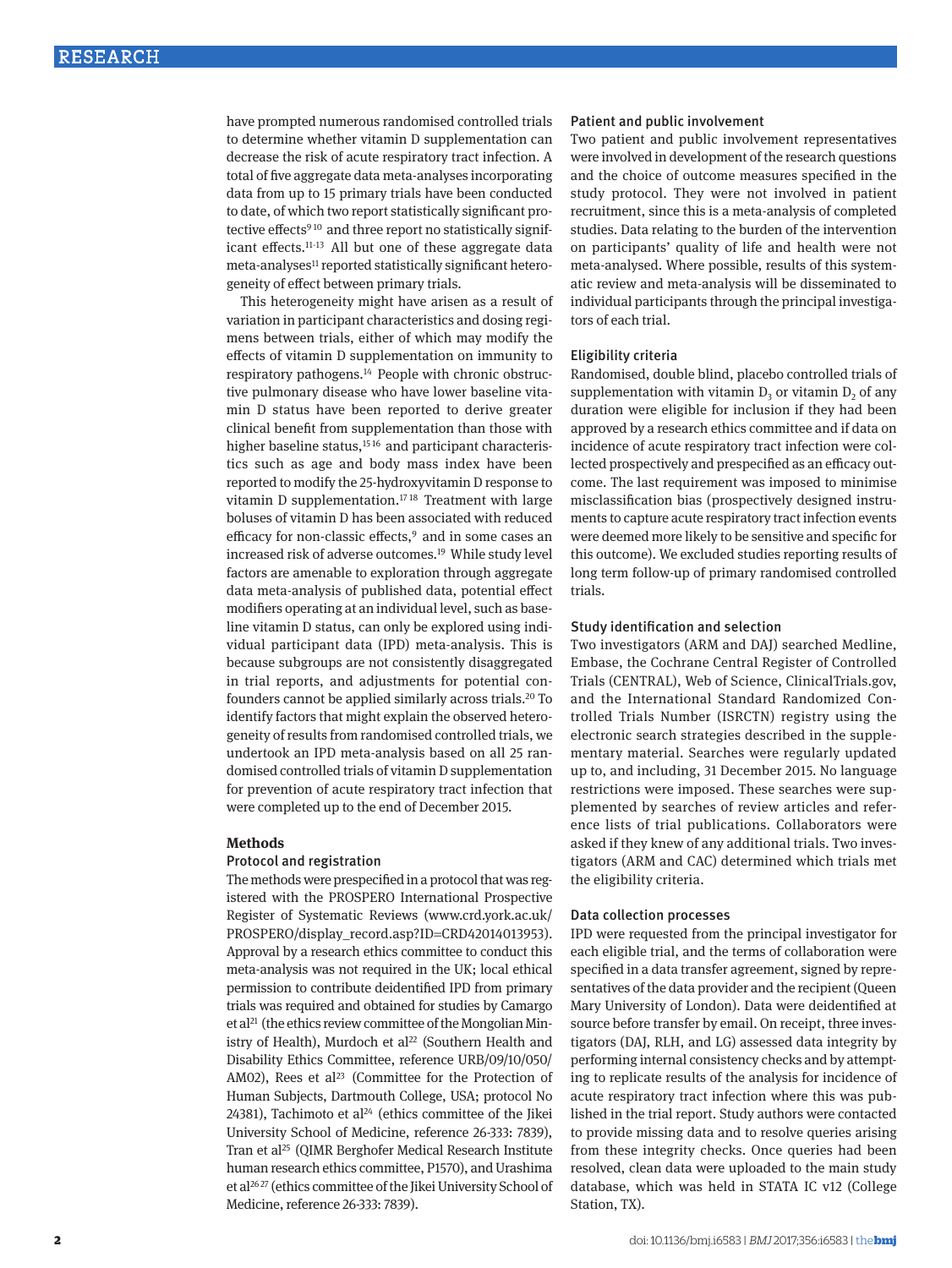Data relating to study characteristics were extracted for the following variables: setting, eligibility criteria, details of intervention and control regimens, study duration, and case definitions for acute respiratory tract infection. IPD were extracted for the following variables, where available: baseline data were requested for age, sex, cluster identifier (cluster randomised trials only), racial or ethnic origin, influenza vaccination status, history of asthma, history of chronic obstructive pulmonary disease, body weight, height (adults and children able to stand) or length (infants), serum 25-hydroxyvitamin D concentration, study allocation (vitamin D versus placebo), and details of any stratification or minimisation variables. Follow-up data were requested for total number of acute respiratory tract infections (upper or lower), upper respiratory tract infections, and lower respiratory tract infections experienced during the trial; time from first dose of study drug to first acute respiratory tract infection (upper or lower), upper respiratory tract infection, or lower respiratory tract infection if applicable; total number of courses of antibiotics taken for acute respiratory tract infection during the trial; total number of days off work or school due to symptoms of acute respiratory tract infection during the trial; serum 25-hydroxyvitamin D concentration at final follow-up; duration of follow-up; number and nature of serious adverse events; number of potential adverse reactions (incident hypercalcaemia or renal stones); and participant status at end of the trial (completed, withdrew, lost to follow-up, died).

#### Risk of bias assessment for individual studies

We used the Cochrane Collaboration risk of bias tool28 to assess sequence generation; allocation concealment; blinding of participants, staff, and outcome assessors; completeness of outcome data; and evidence of selective outcome reporting and other potential threats to validity. Two investigators (ARM and DAJ) independently assessed study quality, except for the three trials by Martineau and colleagues, which were assessed by CAC. Discrepancies were resolved by consensus.

### Definition of outcomes

The primary outcome of the meta-analysis was incidence of acute respiratory tract infection, incorporating events classified as upper respiratory tract infection, lower respiratory tract infection, and acute respiratory tract infection of unclassified location (ie, infection of the upper respiratory tract or lower respiratory tract, or both). Secondary outcomes were incidence of upper and lower respiratory tract infections, analysed separately; incidence of emergency department attendance or hospital admission, or both for acute respiratory tract infection; use of antimicrobials for treatment of acute respiratory tract infection; absence from work or school due to acute respiratory tract infection; incidence and nature of serious adverse events; incidence of potential adverse reactions to vitamin D (hypercalcaemia or renal stones); and mortality (acute respiratory tract infection related and all cause).

#### Synthesis methods

LG and RLH analysed the data. Our IPD meta-analysis approach followed published guidelines.<sup>20</sup> Initially we reanalysed all studies separately; the original authors were asked to confirm the accuracy of this reanalysis where it had been performed previously, and any discrepancies were resolved. Then we performed both one step and two step IPD meta-analysis for each outcome separately using a random effects model adjusted for age, sex, and study duration to obtain the pooled intervention effect with a 95% confidence interval. We did not adjust for other covariates because missing values for some participants would have led to their exclusion from statistical analyses. In the one step approach, we modelled IPD from all studies simultaneously while accounting for the clustering of participants within studies. In the two step approach we first analysed IPD for each separate study independently to produce an estimate of the treatment effect for that study; we then synthesised these data in a second step.<sup>20</sup> For the one step IPD meta-analysis we assessed heterogeneity by calculation of the standard deviation of random effects; for the two step IPD meta-analysis we summarised heterogeneity using the  $I^2$  statistic. We calculated the number needed to treat to prevent one person from having any acute respiratory tract infection (NNT) using the Visual Rx NNT calculator (www.nntonline.net/visualrx/), where meta-analysis of dichotomous outcomes revealed a statistically significant beneficial effect of allocation to vitamin D compared with placebo.

### Exploration of variation in effects

To explore the causes of heterogeneity and identify factors modifying the effects of vitamin D supplementation, we performed prespecified subgroup analyses by extending the one step meta-analysis framework to include treatment-covariate interaction terms. Subgroups were defined according to baseline vitamin D status (serum 25-hydroxyvitamin D <25 *v* ≥25 nmol/L), vitamin D dosing regimen (daily or weekly without bolus dosing versus a regimen including at least one bolus dose of at least 30000 IU vitamin D), dose size (daily equivalent <800 IU, 800-1999 IU, ≥2000 IU), age (≤1 year, 1.1-15.9 years, 16-65 years, >65 years), body mass index (<25 *v* ≥25), and presence compared with absence of asthma, chronic obstructive pulmonary disease, and previous influenza vaccination. To ensure that reported subgroup effects were independent, we adjusted interaction analyses for potential confounders (age, sex, and study duration). The 25 nmol/L cut-off for baseline 25-hydroxyvitamin D concentration in subgroup analyses was selected on the grounds that it is the threshold for vitamin D deficiency defined by the UK Department of Health,<sup>29</sup> and the level below which participants in clinical trials have experienced the most consistent benefits of supplementation.<sup>30</sup> We also performed an exploratory analysis investigating effects in subgroups defined using the 50 nmol/L and 75 nmol/L cut-offs for baseline circulating 25-hydroxyvitamin D concentration, because observational studies have reported that less profound states of vitamin D deficiency may also associate independently with an increased risk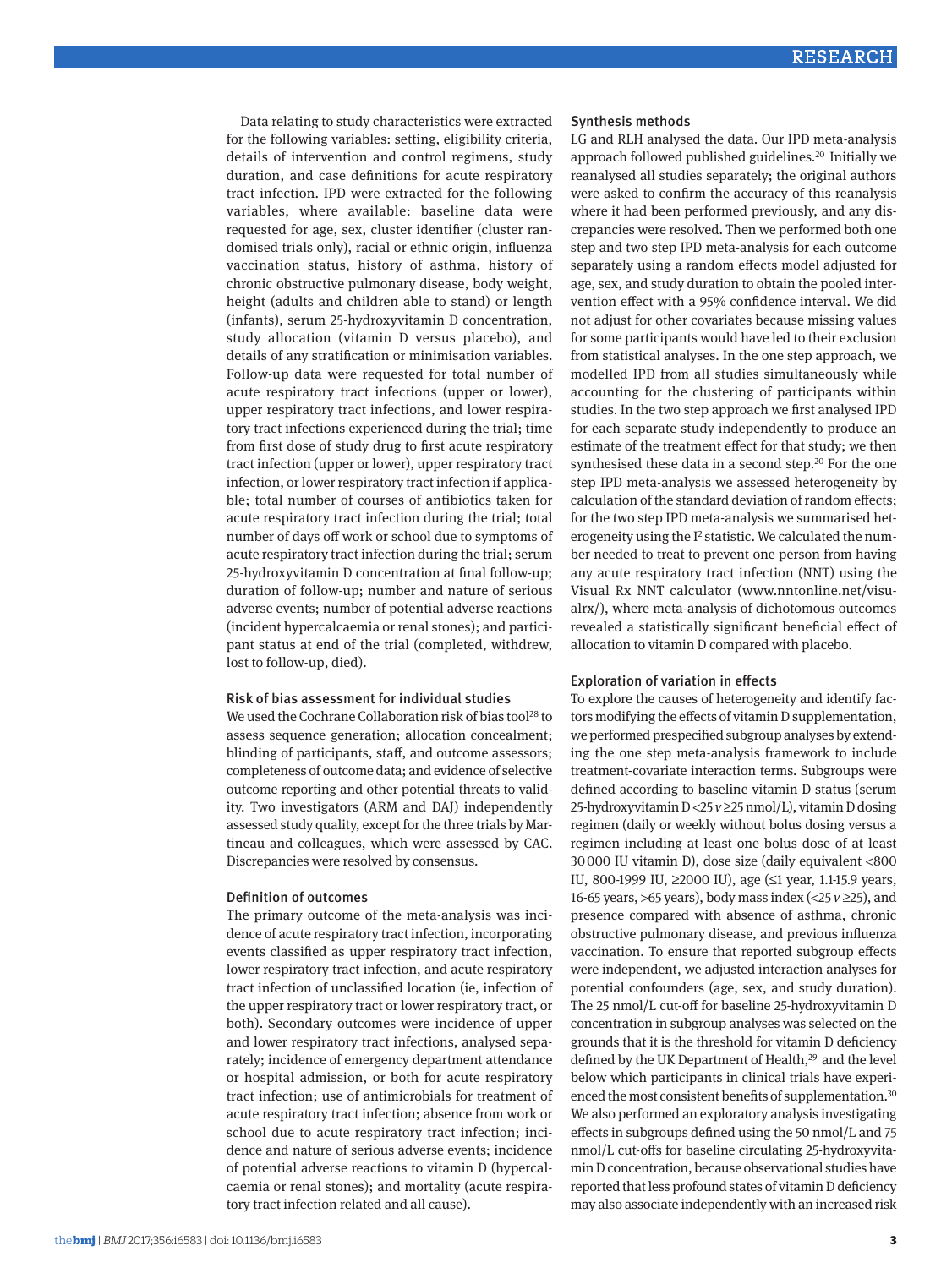of acute respiratory tract infection.31 32 To minimise the chance of type 1 error arising from multiple analyses, we inferred statistical significance for subgroup analyses only where P values for treatment-covariate interaction terms were <0.05.

#### Quality assessment across studies

For the primary analysis we investigated the likelihood of publication bias through the construction of a contour enhanced funnel plot.<sup>33</sup> We used the five GRADE considerations (study limitations, consistency of effect, imprecision, indirectness, and publication bias) $34$  to assess the quality of the body of evidence contributing to analyses of the primary efficacy outcome and major safety outcome of our meta-analysis (see supplementary table S3).

#### Additional analyses

We conducted sensitivity analyses excluding IPD from trials where acute respiratory tract infection was a secondary outcome (as opposed to a primary or co-primary outcome), and where risk of bias was assessed as being unclear. We also conducted a responder analysis in participants randomised to the intervention arm of included studies for whom end study data on 25-hydroxyvitamin D were available, comparing risk of acute respiratory tract infection in those who attained a serum level of 75 nmol/L or more compared with those who did not.

#### **Results**

#### Study selection and IPD obtained

Our search identified 532 unique studies that were assessed for eligibility; of these, 25 studies with a total of 11 321 randomised participants fulfilled the eligibility criteria (fig 1). IPD were sought and obtained for all 25 studies. Outcome data for the primary analysis of proportion of participants experiencing at least one acute



Fig 1 | Flow of study selection. IPD=individual participant data

respiratory tract infection were obtained for 10 933 (96.6%) of the randomised participants.

#### Study and participant characteristics

Table 1 presents the characteristics of eligible studies and their participants. Trials were conducted in 14 countries on four continents and enrolled participants of both sexes from birth to 95 years of age. Baseline serum 25-hydroxyvitamin D concentrations were determined in 19/25 trials: mean baseline concentration ranged from 18.9 to 88.9 nmol/L. Baseline characteristics of participants randomised to intervention and control were similar (see supplementary table S1). All studies administered oral vitamin  $D<sub>3</sub>$  to participants in the intervention arm: this was given as bolus doses every month to every three months in seven studies, weekly doses in three studies, a daily dose in 12 studies, and a combination of bolus and daily doses in three studies. Study duration ranged from seven weeks to 1.5 years. Incidence of acute respiratory tract infection was the primary or co-primary outcome for 14 studies and a secondary outcome for 11 studies.

IPD integrity was confirmed by replication of primary analyses in published papers where applicable. The process of checking IPD identified three typographical errors in published reports. For the 2012 trial by Manaseki-Holland et al,<sup>35</sup> the correct number of repeat episodes of chest radiography confirmed pneumonia was 134, rather than 138 as reported. For the trial by Dubnov-Raz et al,<sup>36</sup> the number of patients randomised to the intervention arm was 27, rather than 28 as reported. For the trial by Laaksi et al,<sup>37</sup> the proportion of men randomised to placebo who did not experience any acute respiratory tract infection was 30/84, rather than 30/80 as reported.

#### Risk of bias within studies

Supplementary table S2 provides details of the risk of bias assessment. All but two trials were assessed as being at low risk of bias for all aspects assessed. Two trials were assessed as being at unclear risk of bias owing to high rates of loss to follow-up. In the trial by Dubnov-Raz et al,<sup>36</sup> 52% of participants did not complete all symptom questionnaires. In the trial by Laaksi et al,<sup>37</sup> 37% of randomised participants were lost to follow-up.

# Incidence of acute respiratory tract infection *Overall results*

Table 2 presents the results of the one step IPD meta-analysis testing the effects of vitamin D on the proportion of all participants experiencing at least one acute respiratory tract infection, adjusting for age, sex, and study duration. Vitamin D supplementation resulted in a statistically significant reduction in the proportion of participants experiencing at least one acute respiratory tract infection (adjusted odds ratio 0.88, 95% confidence interval 0.81 to 0.96, P=0.003; P for heterogeneity <0.001; NNT=33, 95% confidence interval 20 to 101; 10933 participants in 25 studies; see Cates plot, supplementary figure S1). Statistically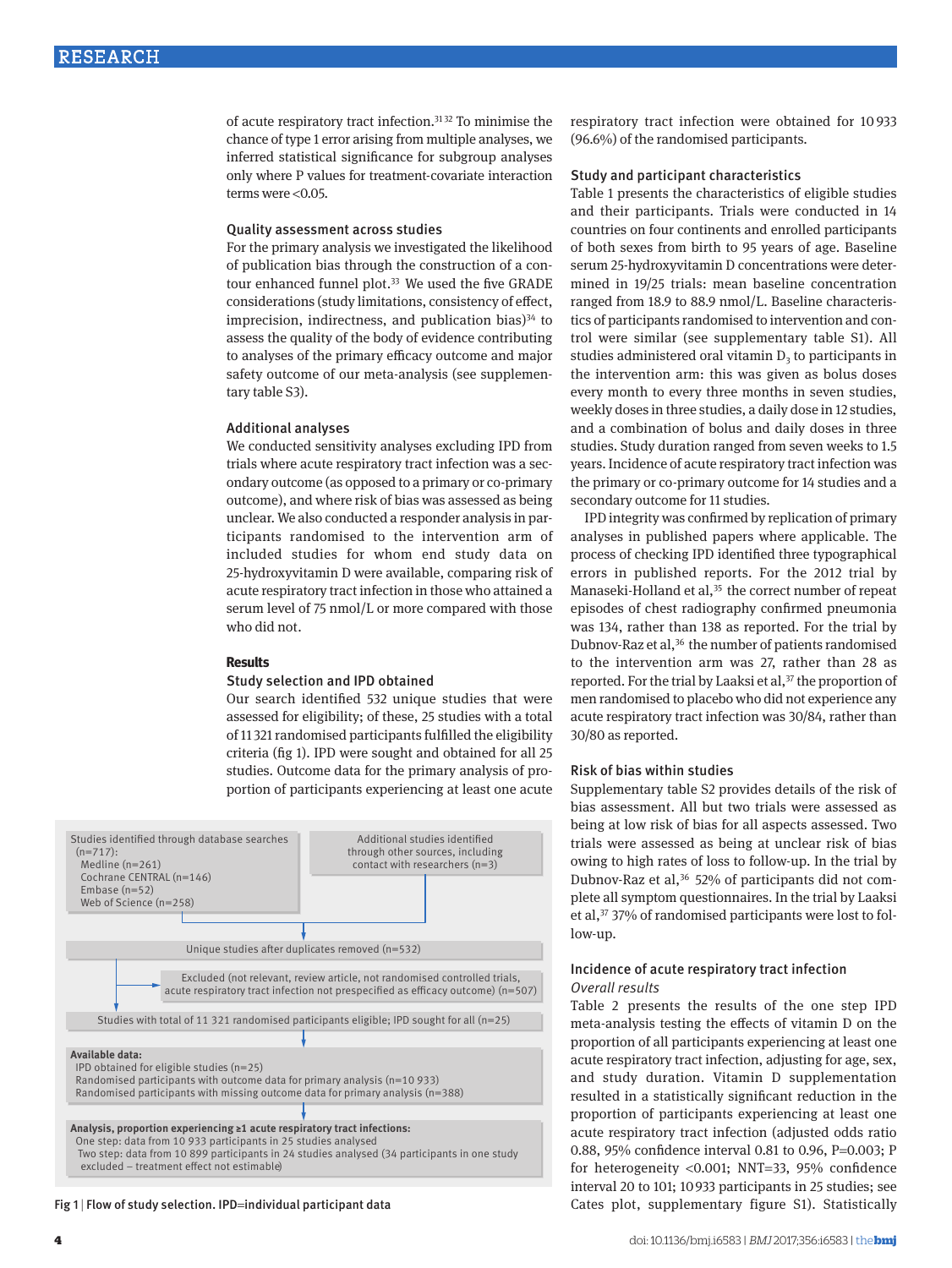|                                                                                                                                                        | Table 1   Characteristics of the 25 eligible trials and their participant |                                    | S                                |                                                |                                        |                                         |                                                               |                                                                                    |                        |                                          |
|--------------------------------------------------------------------------------------------------------------------------------------------------------|---------------------------------------------------------------------------|------------------------------------|----------------------------------|------------------------------------------------|----------------------------------------|-----------------------------------------|---------------------------------------------------------------|------------------------------------------------------------------------------------|------------------------|------------------------------------------|
|                                                                                                                                                        |                                                                           |                                    | 25(OH)D                          |                                                |                                        |                                         |                                                               | <b>ARTI</b>                                                                        |                        | No entering                              |
| (male:female)<br>Participants<br>duration)<br>Setting<br>(study                                                                                        |                                                                           | age, years<br>Mean (SD)<br>(range) | Assay, EQA<br>scheme             | baseline level,<br>nmol/L (range)<br>Mean (SD) | $<$ 25 nmol/L $($ %)<br>Baseline level | control group<br>intervention:<br>No in | Oral dose of vitamin D <sub>3</sub>                           | Definition                                                                         | <b>Outcome</b><br>type | randomised (%)<br>analysis/No<br>primary |
| Healthy adults<br>(34:128)<br>(3 months)<br>USA                                                                                                        |                                                                           | $(21.4 - 80.6)$<br>57.9 (13.6)     | RIA (DiaSorin),<br>DEQAS         | $(16.0 - 156.0)$<br>63.7 (25.5)                | 3/150 (2.0)                            | 84:78                                   | 50 µg daily, placebo                                          | absence of allergy<br>URTI: 22 URTI<br>symptoms in<br>symptoms                     | Primary                | 157/162 (96.9)                           |
| Schoolchildren<br>(242:188)<br>(4 months)<br>Japan                                                                                                     |                                                                           | $10.2(2.3)$<br>$(6.0-15.0)$        |                                  | $\frac{1}{2}$                                  |                                        | 217:213                                 | 30 µg daily, placebo                                          | URTI: influenza A/B<br>or RIDT-negative IL<br>diagnosed by RIDT                    | Primary                | 334/430 (77.7)                           |
| Preschool children<br>with pneumonia<br>(257:196)<br>Afghanistan<br>(3 months)                                                                         |                                                                           | $1.1(0.8)$<br>$(0.1-3.3)$          | ÷                                | $\frac{1}{2}$                                  |                                        | 224:229                                 | 2.5 mg bolus once, placebo                                    | LRTI: repeat episode<br>of pneumonia-age-<br>specific tachypnoea<br>without wheeze | Secondary              | 453/453 (100.0)                          |
| Military conscripts<br>(164:0)<br>$(6$ months)<br>Finland                                                                                              |                                                                           | $(18.0 - 21.0)$<br>19.1(0.6)       | OCTEIA)<br>EIA (IDS              | $(41.9 - 129.0)$<br>75.9 (18.7)                | 0/73(0.0)                              | 80:84                                   | 10 µg daily, placebo                                          | record diagnosis<br>ARTI: medical                                                  | Primary                | 164/164 (100.0)                          |
| asthma (32:16)<br>Children with<br>(6 months)<br>Poland                                                                                                |                                                                           | 10.9(3.3)<br>$(6.0 - 17.0)$        | RIA (BioSource<br>Europe), RIQAS | $(31.5 - 184.7)$<br>88.9 (38.2)                | 0/48(0.0)                              | 24:24                                   | 12.5 µg daily, placebo                                        | ARTI: self report                                                                  | Secondary              | 48/48 (100.0)                            |
| $(0.0 - 0.3)$<br>0.1(0.0)<br>infants (970:1109)<br>Low birthweight<br>(6 months)<br>India                                                              |                                                                           |                                    | $\frac{1}{4}$                    | $\supseteq$                                    | $\frac{1}{2}$                          | 1039:1040                               | 35 µg weekly, placebo                                         | record diagnosis of<br>hospital admission<br>events resulting in<br>ARTI: medical  | Secondary              | 2064/2079<br>(99.3)                      |
| 67.9 (8.3)<br>$(48.0 -$<br>86.0)<br>Adults with COPD<br>(145:37)<br>Belgium<br>(1 year)                                                                |                                                                           |                                    | ;orin),<br>RIA (Diaso<br>DEQAS   | 49.8 (29.2)<br>(9.0-159.7)                     | 31/182 (17.0)                          | 91:91                                   | 2.5 mg bolus monthly,<br>placebo                              | URTI: self report                                                                  | Secondary              | 175/182 (96.2)                           |
| $0.5(0.3)$<br>$(0.0-1.0)$<br>Infants (1591:1455)<br>Afghanistan<br>(1.5 years)                                                                         |                                                                           |                                    |                                  | $\frac{1}{2}$                                  | $\frac{1}{2}$                          | 1524:1522                               | 2.5 mg bolus 3-monthly,<br>placebo                            | confirmed by chest<br>LRTI: pneumonia<br>radiography                               | Primary                | 3011/3046<br>(98.9)                      |
| (2.0100000)<br>schoolchildren<br>3rd/4th grade<br>(129:118)<br>Mongolia<br>(7 weeks)                                                                   |                                                                           |                                    | S<br>LC-MS/M<br>DEQAS            | $(3.3 - 61.2)$<br>18.9(9.7)                    | 192/245 (78.4)                         | 143:104                                 | 7.5 µg daily, placebo                                         | infections or colds"<br>reported "chest<br>ARTI: parent                            | Secondary              | 244/247 (98.8)                           |
| 48.1 (9.7)<br>Healthy adults<br>(81:241)<br>New Zealand<br>$(1.5 \,\text{years})$                                                                      |                                                                           | $(18.0 - 67.6)$                    | S<br>LC-MS/M<br>DEQAS            | $(13.0 - 142.0)$<br>72.1 (22.1)                | 5/322 (1.6)                            | 161:161                                 | 2×5 mg bolus monthly then<br>2.5 mg bolus monthly,<br>placebo | URTI: assessed with<br>symptom score                                               | Primary                | 322/322 (100.0)                          |
| susceptibility to<br>ARTI (38:102)<br>Adults with<br>increased<br>Sweden<br>(1 year)                                                                   |                                                                           | $(20.0 - 77.0)$<br>53.1 (13.1)     | CLA (DiaSorin),<br>DEQAS         | 49.3 (23.2)<br>$(8.0 - 135.0)$                 | 15/131 (11.45)                         | 70:70                                   | 100 µg daily, placebo                                         | URTI: assessed with<br>symptom score                                               | Secondary              | 124/140 (88.6)                           |
| $2.8(1.0)$<br>$(1.3-4.8)$<br>recurrent acute<br>Children with<br>otitis media<br>(64:52)<br>(6 months)<br><b>Italy</b><br>Marchisio 2013 <sup>46</sup> |                                                                           |                                    | CLA (DiaSorin),<br>ISO9001       | $(24.7 - 120.6)$<br>65.3 (17.3)                | 2/116(1.7)                             | 58:58                                   | 25 µg daily, placebo                                          | diagnosed acute<br>URTI: doctor<br>otitis media                                    | Primary                | 116/116 (100.0)                          |
| previous colorectal<br>Adults with<br>$(438:321*)$<br>adenoma<br>(13 months,<br>average)<br>USA                                                        |                                                                           | $61.2(6.6)$<br>$(471 - 77.9)$      | <b>DEQAS</b><br>RIA (IDS)        | $(30.2 - 171.6)$<br>62.5 (21.3)                | 0/759(0.0)                             | 399:360                                 | 25 µg daily, placebo                                          | from daily symptom<br>URTI: assessed<br>diary                                      |                        | Secondary 759/759 (100.0)                |
| adults (343:301)<br>Healthy older<br>Australia<br>$(1$ year)                                                                                           |                                                                           | $(60.3 - 85.2)$<br>71.7(6.9)       | CLA (DiaSorin),<br>DEQAS         | $(12.6 - 105.0)$<br>41.7 (13.5)                | 66/643 (10.3)                          | 430:214                                 | bolus monthly, placebo<br>$0.75$ mg bolus $v$ 1.5 mg          | URTI: self reported<br>cold                                                        | Secondary              | 594/644 (92.2)                           |
| Healthy university<br>students (218:382)<br>(8 weeks)<br>Canada                                                                                        |                                                                           | $19.6(2.2)$<br>$(17.0 - 33.0)$     |                                  | $\frac{\Omega}{\Sigma}$                        | ÷                                      | 300:300                                 | 0.25 mg weekly (factorial<br>with gargling), placebo          | URTI: self reported<br>cold                                                        | Primary                | 492/600 (82.0)                           |
|                                                                                                                                                        |                                                                           |                                    |                                  |                                                |                                        |                                         |                                                               |                                                                                    |                        | (Continued)                              |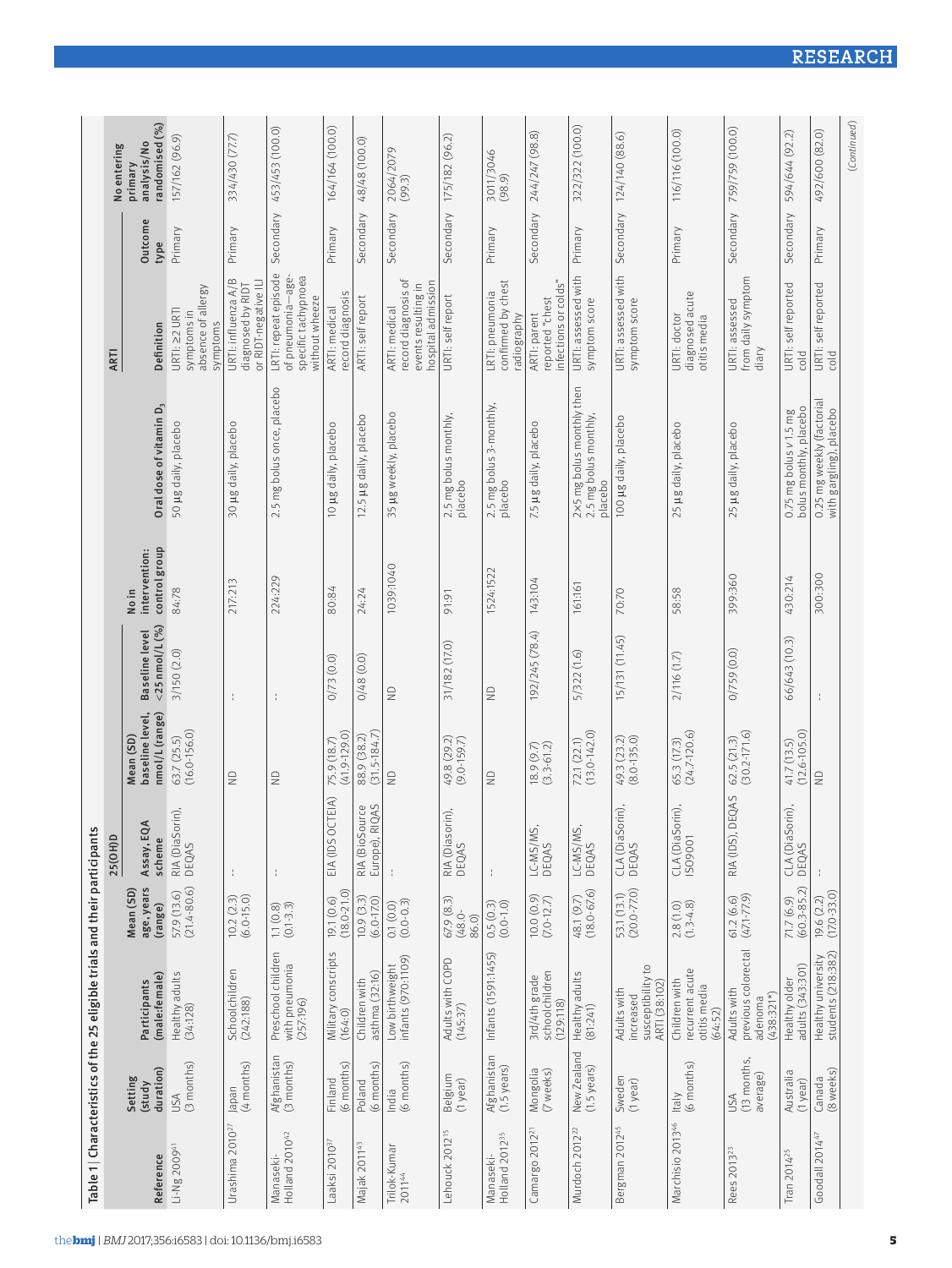|                                            |                                                                                   | Table 1   Characteristics of the 25 eligible trials and their participants                                                                                                                                                                   |                                  |                              |                                                 |                       |                                        |                                                                                                                                                                                                                                                                                                                                                                                                                                                                                                                                                                                                                                                                                                                   |                                                                                |                |                           |
|--------------------------------------------|-----------------------------------------------------------------------------------|----------------------------------------------------------------------------------------------------------------------------------------------------------------------------------------------------------------------------------------------|----------------------------------|------------------------------|-------------------------------------------------|-----------------------|----------------------------------------|-------------------------------------------------------------------------------------------------------------------------------------------------------------------------------------------------------------------------------------------------------------------------------------------------------------------------------------------------------------------------------------------------------------------------------------------------------------------------------------------------------------------------------------------------------------------------------------------------------------------------------------------------------------------------------------------------------------------|--------------------------------------------------------------------------------|----------------|---------------------------|
|                                            |                                                                                   |                                                                                                                                                                                                                                              |                                  | 25(OH)D                      |                                                 |                       |                                        |                                                                                                                                                                                                                                                                                                                                                                                                                                                                                                                                                                                                                                                                                                                   | <b>ARTI</b>                                                                    |                | No entering               |
|                                            | Setting<br>(study                                                                 | Participants                                                                                                                                                                                                                                 | age, years<br>Mean (SD)          | Assay, EQA                   | baseline level,<br>Mean (SD)                    | <b>Baseline</b> level | intervention:<br>No in                 |                                                                                                                                                                                                                                                                                                                                                                                                                                                                                                                                                                                                                                                                                                                   |                                                                                | <b>Dutcome</b> | analysis/No<br>primary    |
| Reference                                  | duration)                                                                         | (male:female)                                                                                                                                                                                                                                | (range)                          | scheme                       | nmol/L (range)                                  | $<$ 25 nmol/L $($ %)  | control group                          | Oral dose of vitamin D <sub>3</sub>                                                                                                                                                                                                                                                                                                                                                                                                                                                                                                                                                                                                                                                                               | Definition                                                                     | type           | randomised (%)            |
| Urashima 2014 <sup>26</sup>                | $(2$ months)<br>Japan                                                             | students (162:85)<br>High school                                                                                                                                                                                                             | $(15.0 - 18.0)$<br>16.5(1.0)     |                              | $\supseteq$                                     |                       | 148:99                                 | 50 µg daily, placebo                                                                                                                                                                                                                                                                                                                                                                                                                                                                                                                                                                                                                                                                                              | or RIDT negative IL<br>diagnosed by RIDT<br>URTI: influenza A                  | Primary        | 247/247 (100.0)           |
| Grant 2014 <sup>48</sup>                   | New Zealand<br>pregnancy+<br>6 months in<br>3 months in<br>(9 months:<br>infancy) | 121:128 (offspring))<br>Pregnant women<br>$(0:260$ (mothers)<br>and offspring                                                                                                                                                                | unborn                           | LC-MS/MS,<br>DEQAS           | 54.8 (25.8)<br>(8.0-128.0)                      | 30/200 (15.0)         | 164:85 (offspring)<br>173:87 (mothers) | Mothers: 25 µg v 50 µg daily<br>Infants: 10 µg v 20 µg daily,<br>placebo                                                                                                                                                                                                                                                                                                                                                                                                                                                                                                                                                                                                                                          | diagnosed ART<br>precipitating<br>primary care<br>consultation<br>ARTI: doctor | Secondary      | 236/260 (90.8)            |
| 2015a <sup>16</sup> (ViDiCO)<br>Martineau  | UK (1 year)                                                                       | Adults with COPD<br>(144:96)                                                                                                                                                                                                                 | 64.7 (8.5)<br>$(40.0 -$<br>85.0) | LC-MS/MS,<br>DEQAS           | $(0.0 - 160.0)$<br>46.1 (25.7)                  | 50/240 (20.8)         | 122:118                                | 3 mg bolus 2-monthly,<br>placebo                                                                                                                                                                                                                                                                                                                                                                                                                                                                                                                                                                                                                                                                                  | from daily symptom<br>URTI: assessed<br>diary                                  |                | Coprimary 240/240 (100.0) |
| 2015b <sup>49</sup> (ViDiAs)<br>Martineau  | UK (1 year)                                                                       | Adults with asthma<br>(109:141)                                                                                                                                                                                                              | $(16.0 - 78.0)$<br>47.9 (14.4)   | LC-MS/MS,<br>DEQAS           | 49.6 (24.7)<br>(0.0-139.0)                      | 36/250 (14.4)         | 125:125                                | 3 mg bolus 2-monthly,<br>placebo                                                                                                                                                                                                                                                                                                                                                                                                                                                                                                                                                                                                                                                                                  | from daily symptom<br>URTI: assessed<br>diary                                  | Coprimary      | 250/250 (100.0)           |
| 2015c <sup>50</sup> (ViDiFlu)<br>Martineau | UK (1 year)                                                                       | Older adults and<br>their carers<br>(82:158)                                                                                                                                                                                                 | $(21.4 - 94.0)$<br>67.1 (13.0)   | LC-MS/MS<br>DEQAS            | 42.9 (23.0)<br>$(0.0 - 128.0)$                  | 60/240 (25.0)         | 137:103                                | older adults: placebo+10 µg<br>Older adults: 2.4 mg bolus<br>Carers: 3 mg 2-monthly,<br>2-monthly+10 µg daily.<br>daily. Carers: placebo                                                                                                                                                                                                                                                                                                                                                                                                                                                                                                                                                                          | URTI and LRTI, both<br>assessed from daily<br>symptom diary                    |                | Coprimary 240/240 (100.0) |
| Simpson 2015 <sup>51</sup>                 | $(17$ weeks)<br>Australia                                                         | Healthy adults<br>(14:20)                                                                                                                                                                                                                    | $(18.0 - 52.0)$<br>32.2 (12.2)   | LC-MS/MS,<br><b>DEOAS</b>    | $(32.0 - 132.0)$<br>67.9 (23.0)                 | 0/33(0.0)             | 18:16                                  | 0.5 mg weekly, placebo                                                                                                                                                                                                                                                                                                                                                                                                                                                                                                                                                                                                                                                                                            | ARTI assessed with<br>symptom score                                            | Primary        | 34/34 (100.0)             |
| Dubnov-Raz<br>2015 <sup>36</sup>           | $(12$ weeks)<br>Israel                                                            | swimmers with<br>insufficiency<br>Adolescent<br>vitamin D<br>(34:20)                                                                                                                                                                         | $(12.9 - 18.6)$<br>15.2(1.6)     | RIA (DiaSorin),<br>DEQAS     | $(28.0 - 74.6)$<br>60.4 (11.9)                  | 0/54(0.0)             | 27:27                                  | 50 µg daily, placebo                                                                                                                                                                                                                                                                                                                                                                                                                                                                                                                                                                                                                                                                                              | URTI assessed with<br>symptom score                                            | Primary        | 25/54 (46.3)              |
| Denlinger 2016 <sup>52</sup>               | (28 weeks)<br>USA                                                                 | Adults with asthma<br>(130:278)                                                                                                                                                                                                              | $(18.0 - 85.0)$<br>39.2 (12.9)   | iorin),<br>CLA (DiaS<br>VDSP | $(10.0 - 74.6)$<br>47.0 (16.9)                  | 55/408 (13.5)         | 201:207                                | 2.5 mg bolus then 100 µg<br>daily, placebo                                                                                                                                                                                                                                                                                                                                                                                                                                                                                                                                                                                                                                                                        | URTI assessed with<br>symptom score                                            | Secondary      | 408/408 (100.0)           |
| Tachimoto<br>2016 <sup>24</sup>            | (6 months)<br>Japan                                                               | asthma (50:39)<br>Children with                                                                                                                                                                                                              | $(6.0 - 15.0)$<br>9.9 (2.3)      | RIA (DiaSorin),<br>CAP       | $(20.0 - 187.2)$<br>74.9 (24.6)                 | 1/89(1.1)             | 54:35                                  | 20 µg daily, first 2 months,<br>placebo                                                                                                                                                                                                                                                                                                                                                                                                                                                                                                                                                                                                                                                                           | URTI: assessed with<br>symptom score                                           | Secondary      | 89/89 (100.0)             |
| Ginde, $201653$                            | USA (1 year)                                                                      | Older care home<br>esidents (45:62)                                                                                                                                                                                                          | 80.7 (9.9)<br>$60.0 -$<br>95.0)  | LC-MS/MS, VDSP               | $(11.7 - 106.1)$<br>57.3 (22.7)                 | 12/107(11.2)          | 55:52                                  | 2.5 mg bolus monthly+525<br>placebo+10-25 µg per day<br>ug per day equivalent,<br>equivalent                                                                                                                                                                                                                                                                                                                                                                                                                                                                                                                                                                                                                      | record diagnosis<br>ARTI: medical                                              | Primary        | 107/107 (100.0)           |
| National Institutes of Health, USA.        |                                                                                   | *Sex missing for two participants randomised to intervention arm and subsequently excluded from analysis owing to lack of outcome data.<br>1µg vitamin D <sub>3</sub> =40 international units (IU); 25(OH)D concentrations reported in ng/mL |                                  |                              | were converted to nmol/L (multiplying by 2.496) |                       |                                        | URTI=upper respiratory tract infection: LRT=lower respiratory tract infection: ILI=influenza-like lilness; RIQAS=Randox International Quality Assessment Scheme; VDSP=Vitamin D Standardisation Program of the Office of Dieta<br>CLA=chemiluminescent assay, DEQAS=Vitamin D External Quality Assessment Scheme; EIA=enzyme immunoassay; EQA=external quality assessment; LC-MS=WaS=liquid chromatography tandem-mass spectrometry; RIA=radioimmunoassay;<br>25(OH)D=25-hydroxyvitamin D; RIDT=rapid influenza diagnostic test; COPD=chronic obstructive pulmonary disease; D <sub>3</sub> , vitamin D <sub>3</sub> (cholecalciferol); ARTI=acute respiratory tract infection; CAP=College of American Pathologi |                                                                                |                |                           |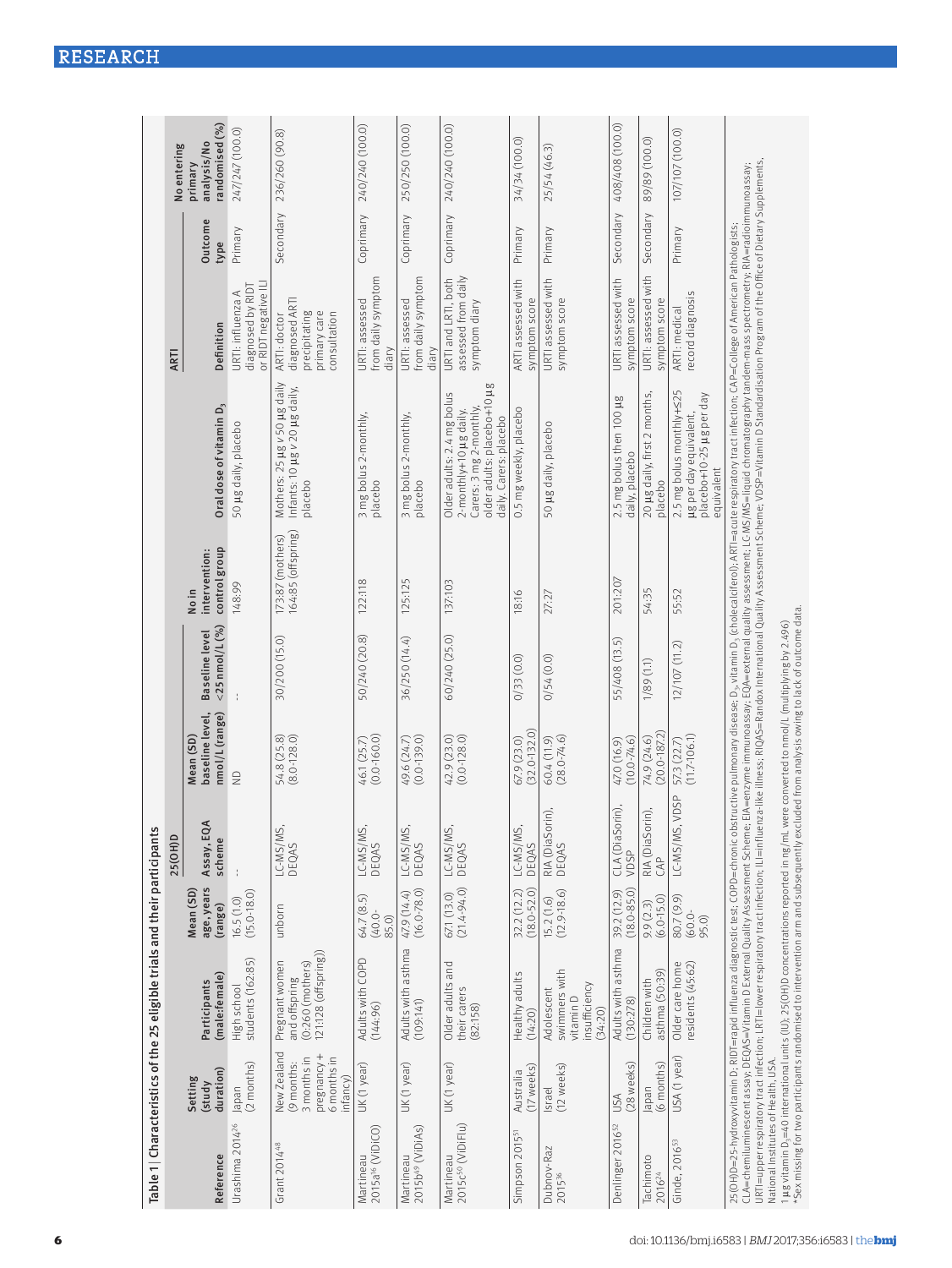#### Table 2 | One step individual participant data meta-analysis, proportion of participants experiencing at least one acute respiratory tract infection (ARTI): overall and by subgroup

| Variables                             | No of<br>trials* | Proportion with $\geq 1$<br>ARTI, control group (%) | Proportion with ≥1 ARTI,<br>intervention group (%) | <b>Adjusted odds</b><br>ratio (95% CI) <sup>+</sup> | P value | P value for<br>interaction |
|---------------------------------------|------------------|-----------------------------------------------------|----------------------------------------------------|-----------------------------------------------------|---------|----------------------------|
| Overall                               | 25               | 2204/5225 (42.2)                                    | 2303/5708 (40.3)                                   | 0.88 (0.81 to 0.96)                                 | 0.003   | $\sim$ $-$                 |
| Baseline 25(OH)D (nmol/L):            |                  |                                                     |                                                    |                                                     |         |                            |
| $<$ 25                                | 14               | 137/249 (55.0)                                      | 117/289 (40.5)                                     | 0.58 (0.40 to 0.82)                                 | 0.002   | 0.01                       |
| $\geq$ 25                             | 19               | 1027/1639 (62.7)                                    | 1179/1995 (59.1)                                   | 0.89 (0.77 to 1.04)                                 | 0.15    |                            |
| Dosing regimen type:                  |                  |                                                     |                                                    |                                                     |         |                            |
| Bolus dose ≥30 000 IU given           | 10               | 994/2786 (35.7)                                     | 1097/3014 (36.4)                                   | 0.97 (0.86 to 1.10)                                 | 0.67    | 0.05                       |
| Bolus dose not given                  | 15               | 1210/2439 (49.6)                                    | 1206/2694 (44.8)                                   | $0.81$ (0.72 to 0.91)                               | < 0.001 |                            |
| Daily dose equivalent (µg):           |                  |                                                     |                                                    |                                                     |         |                            |
| $<$ 20                                | 5                | 629/1321 (47.6)                                     | 619/1435 (43.1)                                    | $0.80$ (0.68 to 0.94)                               | 0.006   |                            |
| $20 - 50$                             | 9                | 945/2796 (33.8)                                     | 1023/3077 (33.2)                                   | 0.90 (0.79 to 1.01)                                 | 0.08    | 0.12                       |
| $\geq 50$                             | 11               | 630/1108 (56.9)                                     | 661/1196 (55.3)                                    | 0.98 (0.81 to 1.18)                                 | 0.84    |                            |
| Age (years):                          |                  |                                                     |                                                    |                                                     |         |                            |
| $\leq$ 1                              | 4                | 832/2744 (30.3)                                     | 854/2827 (30.2)                                    | $0.94(0.83 \text{ to } 1.06)$                       | 0.33    |                            |
| $1.1 - 15.9$                          | 8                | 241/513 (47.0)                                      | 194/566 (34.3)                                     | $0.60$ (0.46 to 0.77)                               | < 0.001 | 0.61                       |
| $16 - 65$                             | 17               | 854/1459 (58.5)                                     | 885/1592 (55.6)                                    | 0.93 (0.79 to 1.10)                                 | 0.41    |                            |
| >65                                   | 11               | 277/509 (54.4)                                      | 370/723 (51.2)                                     | 0.86 (0.67 to 1.09)                                 | 0.21    |                            |
| Body mass index (kg/m <sup>2</sup> ): |                  |                                                     |                                                    |                                                     |         |                            |
| $<$ 25                                | 19               | 972/1943 (50.0)                                     | 956/2074 (46.1)                                    | 0.85 (0.74 to 0.97)                                 | 0.02    | 0.29                       |
| $\geq$ 25                             | 17               | 659/1039 (63.4)                                     | 754/1235 (61.1)                                    | 0.95 (0.79 to 1.14)                                 | 0.58    |                            |
| Asthma:                               |                  |                                                     |                                                    |                                                     |         |                            |
| <b>No</b>                             | 11               | 518/1008 (51.4)                                     | 520/1101 (47.2)                                    | $0.82$ (0.68 to 0.99)                               | 0.04    | 0.48                       |
| Yes                                   | 11               | 296/534 (55.4)                                      | 285/542 (52.6)                                     | 0.95 (0.73 to 1.25)                                 | 0.73    |                            |
| COPD:                                 |                  |                                                     |                                                    |                                                     |         |                            |
| No                                    | $\overline{7}$   | 477/763 (62.5)                                      | 493/791 (62.3)                                     | 1.00 (0.80 to 1.26)                                 | 0.98    | 0.38                       |
| Yes                                   | 6                | 122/230 (53.0)                                      | 120/238 (50.4)                                     | 0.84 (0.57 to 1.24)                                 | 0.38    |                            |
| Influenza vaccination:                |                  |                                                     |                                                    |                                                     |         |                            |
| <b>No</b>                             | 10               | 255/373 (68.4)                                      | 253/407 (62.2)                                     | 0.74 (0.52 to 1.03)                                 | 0.08    | 0.51                       |
| Yes                                   | 10               | 564/779 (72.4)                                      | 577/826 (69.9)                                     | 0.86 (0.68 to 1.09)                                 | 0.22    |                            |

25(OH)D=25-hydroxyvitamin D; COPD=chronic obstructive pulmonary disease; 1 µg vitamin D<sub>3</sub>=40 international units (IU).

\*Some trials did not contribute data to a given subgroup, either because individuals within that subgroup were not represented or because data relating to the potential effect modifier were not recorded; accordingly the number of trials represented varies between subgroups.

†Adjusted for age, sex, and study duration.

significant protective effects of vitamin D were also seen for one step analyses of acute respiratory tract infection rate (adjusted incidence rate ratio 0.96, 95% confidence interval 0.92 to 0.997,  $P=0.04$ ; P for heterogeneity <0.001; 10703 participants in 25 studies) but not for analysis of time to first acute respiratory tract infection (adjusted hazard ratio 0.95, 95% confidence interval 0.89 to 1.01, P=0.09; P for heterogeneity <0.001; 9108 participants in 18 studies). Two step analyses also showed consistent effects for the proportion of participants experiencing at least one acute respiratory tract infection (adjusted odds ratio 0.80, 0.69 to 0.93, P=0.004; P for heterogeneity 0.001; 10899 participants in 24 studies; fig 2), acute respiratory tract infection rate (adjusted incidence rate ratio 0.91, 0.84 to 0.98, P=0.018; P for heterogeneity <0.001; 10703 participants in 25 studies), and time to first acute respiratory tract infection (adjusted hazard ratio 0.92, 0.85 to 1.00, P=0.051; P for heterogeneity 0.14; 9108 participants in 18 studies). This evidence was assessed as being of high quality (see supplementary table S3).

#### *Subgroup analyses*

To explore reasons for heterogeneity, we conducted subgroup analyses to investigate whether effects of vitamin D supplementation on risk of acute respiratory tract infection differed according to baseline vitamin D status, dosing frequency, dose size, age, body mass index, the presence or absence of comorbidity (asthma or chronic obstructive pulmonary disease), and influenza vaccination status. Race or ethnicity was not investigated as a potential effect modifier, as data for this variable were missing for 3680/10933 (34%) participants and power for subgroup analyses was limited by small numbers in many racial or ethnic subgroups that could not be meaningfully combined. Table 2 presents the results. Subgroup analysis revealed a strong protective effect of vitamin D supplementation among those with baseline circulating 25-hydroxyvitamin D levels less than 25 nmol/L (adjusted odds ratio 0.58, 0.40 to 0.82, NNT=8, 5 to 21; 538 participants in 14 studies; within subgroup P=0.002; see Cates plot, supplementary figure S1) and no statistically significant effect among those with baseline levels of 25 or more nmol/L (adjusted odds ratio 0.89, 0.77 to 1.04; 3634 participants in 19 studies; within subgroup P=0.15; P for interaction 0.01). This evidence was assessed as being of high quality (see supplementary table S3). An exploratory analysis testing the effects of vitamin D supplementation in those with baseline 25-hydroxyvitamin D concentrations in the ranges 25-49.9 nmol/L, 50-74.9 nmol/L, and 75 or more nmol/L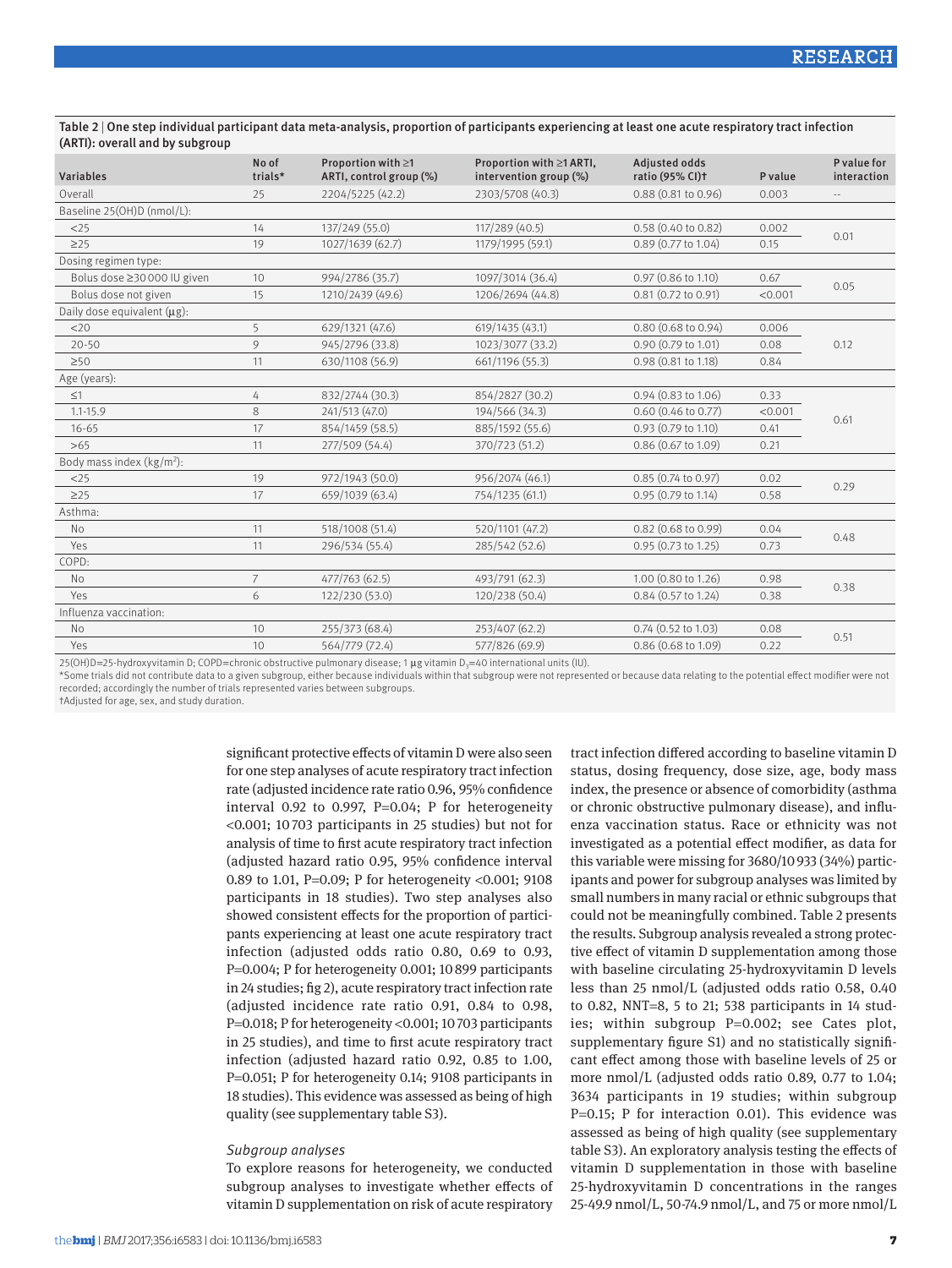|                                         |                 | Proportion with $\geq 1$ ARTI (%) |                                        |        |                                        |
|-----------------------------------------|-----------------|-----------------------------------|----------------------------------------|--------|----------------------------------------|
| Study                                   | Control         | Intervention                      | <b>Adjusted odds ratio</b><br>(95% CI) | (%)    | Weight Adjusted odds ratio<br>(95% CI) |
| Li-Ng 2009                              | 33/76 (43.4)    | 32/81(39.5)                       |                                        | 3.48   | $0.85(0.44 \text{ to } 1.64)$          |
| Urashima 2010                           | 69/167 (41.3)   | 68/167 (40.7)                     |                                        | 5.36   | $0.90(0.58 \text{ to } 1.41)$          |
| Manaseki-Holland 2010                   | 126/229 (55.0)  | 97/224(43.3)                      |                                        | 6.12   | $0.60$ $(0.41$ to $0.88)$              |
| Laaksi 2010                             | 54/84 (64.3)    | 39/80 (48.8)                      |                                        | 3.58   | 0.51 (0.27 to 0.96)                    |
| Majak 2011                              | 11/24(45.8)     | 4/24(16.7)                        |                                        | 1.00   | 0.20 (0.05 to 0.82)                    |
| Trilok-Kumar 2011                       | 458/1030 (44.5) | 438/1034 (42.4)                   |                                        | 8.69   | 0.92 (0.77 to 1.11)                    |
| Lehouck 2012                            | 29/89 (32.6)    | 30/86 (34.9)                      |                                        | 3.57   | 1.00 (0.53 to 1.90)                    |
| Manaseki-Holland 2012                   | 245/1505 (16.3) | 260/1506 (17.3)                   |                                        | 8.58   | 1.08 (0.89 to 1.30)                    |
| Camargo 2012                            | 53/103(51.5)    | 44/141 (31.2)                     |                                        | 4.36   | 0.38 (0.22 to 0.65)                    |
| Murdoch 2012                            | 155/161 (96.3)  | 154/161 (95.7)                    |                                        | 1.43   | 0.97 (0.30 to 3.15)                    |
| Bergman 2012                            | 39/62 (62.9)    | 26/62(41.9)                       |                                        | 2.89   | 0.42 (0.20 to 0.89)                    |
| Marchisio 2013                          | 38/58 (65.5)    | 26/58(44.8)                       |                                        | 2.84   | $0.44$ $(0.21$ to $0.95)$              |
| <b>Rees 2013</b>                        | 276/360 (76.7)  | 303/399 (75.9)                    |                                        | 6.35   | 1.03 (0.72 to 1.49)                    |
| <b>Tran 2014</b>                        | 96/197 (48.7)   | 185/397 (46.6)                    |                                        | 6.60   | 0.92 (0.65 to 1.30)                    |
| Goodall 2014                            | 80/234 (34.2)   | 70/258 (27.1)                     |                                        | 5.94   | $0.66$ $(0.45$ to $0.98)$              |
| Urashima 2014                           | 17/99 (17.2)    | 32/148 (21.6)                     |                                        | 3.41   | 1.43 (0.73 to 2.78)                    |
| <b>Grant 2014</b>                       | 53/80 (66.3)    | 94/156(60.3)                      |                                        | 4.12   | 0.77 (0.43 to 1.36)                    |
| Martineau 2015 (ViDiCO)                 | 75/118 (63.6)   | 76/122 (62.3)                     |                                        | 3.98   | $0.87$ (0.48 to 1.57)                  |
| Martineau 2015 (ViDiAs)                 | 93/125 (74.4)   | 85/125 (68.0)                     |                                        | 3.74   | 0.71 (0.38 to 1.31)                    |
| Martineau 2015 (ViDiFlu)                | 58/103 (56.3)   | 83/137 (60.6)                     |                                        | 4.38   | 1.13 (0.66 to 1.95)                    |
| Dubnov-Raz 2015                         | 10/11(90.9)     | 10/14(71.4)                       |                                        | 0.28   | 0.23 (0.01 to 3.82)                    |
| Denlinger 2016                          | 93/207 (44.9)   | 110/201 (54.7)                    |                                        | 5.86   | 1.52 (1.02 to 2.28)                    |
| Tachimoto 2016                          | 5/35(14.3)      | 4/54(7.4)                         |                                        | 1.01   | $0.45$ $(0.11$ to $1.89)$              |
| <b>Ginde 2016</b>                       | 24/52 (46.2)    | 17/55(30.9)                       |                                        | 2.44   | 0.44 (0.19 to 1.02)                    |
| Simpson 2015                            | 14/16(87.5)     | 16/18 (88.9)                      |                                        | 0.00   | Excluded                               |
| Overall: I <sup>2</sup> =53.3%, P=0.001 |                 |                                   |                                        | 100.00 | 0.80 (0.69 to 0.93)                    |
|                                         |                 |                                   | 0.125<br>0.5<br>2<br>0.25<br>1         | 4      |                                        |

Note: Weights are from random effects analysis

Fig 2 | Two step individual participant data meta-analysis: proportion of participants experiencing at least one acute respiratory tract infection (ARTI). Data from trial by Simpson et al were not included in this two step meta-analysis, as an estimate for the effect of the intervention in the study could not be obtained in the regression model owing to small sample size

did not reveal evidence of a statistically significant interaction (see supplementary table S4).

Meta-analysis of data from trials in which vitamin D was administered using a daily or weekly regimen without additional bolus doses revealed a protective effect against acute respiratory tract infection (adjusted odds ratio 0.81, 0.72 to 0.91, NNT=20, 13 to 43; 5133 participants in 15 studies; within subgroup P<0.001; see Cates plot, supplementary figure S1). No such protective effect was seen among participants in trials where at least one bolus dose of vitamin D was administered (adjusted odds ratio 0.97, 0.86 to 1.10; 5800 participants in 10 studies; within subgroup P=0.67; P for interaction 0.05). This evidence was assessed as being of high quality (see supplementary table S3). P values for interaction were more than 0.05 for all other potential effect modifiers investigated. For both of these subgroup analyses, broadly consistent effects were observed for event rate analysis (see supplementary table S5) and survival analysis (see supplementary table S6).

Having identified two potential factors that modified the influence of vitamin D supplementation on risk of acute respiratory tract infection (ie, baseline vitamin D status and dosing frequency), we then proceeded to investigate whether these factors were acting as independent effect modifiers, or whether they were

confounded by each other or by another potential effect modifier, such as age. Dot plots revealed a trend towards lower median baseline serum 25-hydroxyvitamin D concentration and higher median age for studies employing bolus compared with daily or weekly dosing (see supplementary figures S2 and S3). To establish which of these potential effect modifiers was acting independently, we repeated the analysis to include treatment-covariate interaction terms for baseline vitamin D status, dosing frequency, and age. In this model, interaction terms for baseline vitamin D status and dosing frequency were statistically significant (P=0.01 and P=0.004, respectively), but the interaction term for age was not  $(P=0.20)$ , consistent with the hypothesis that baseline vitamin D status and dosing frequency, but not age, independently modified the effect of vitamin D supplementation on risk of acute respiratory tract infection.

We then proceeded to stratify the subgroup analysis presented in table 2 according to dosing frequency, to provide a "cleaner" look at the results of subgroup analyses under the assumption that use of bolus doses was ineffective. Table 3 presents the results: these reveal that daily or weekly vitamin D treatment was associated with an even greater degree of protection against acute respiratory tract infection among participants with baseline circulating 25-hydroxyvitamin D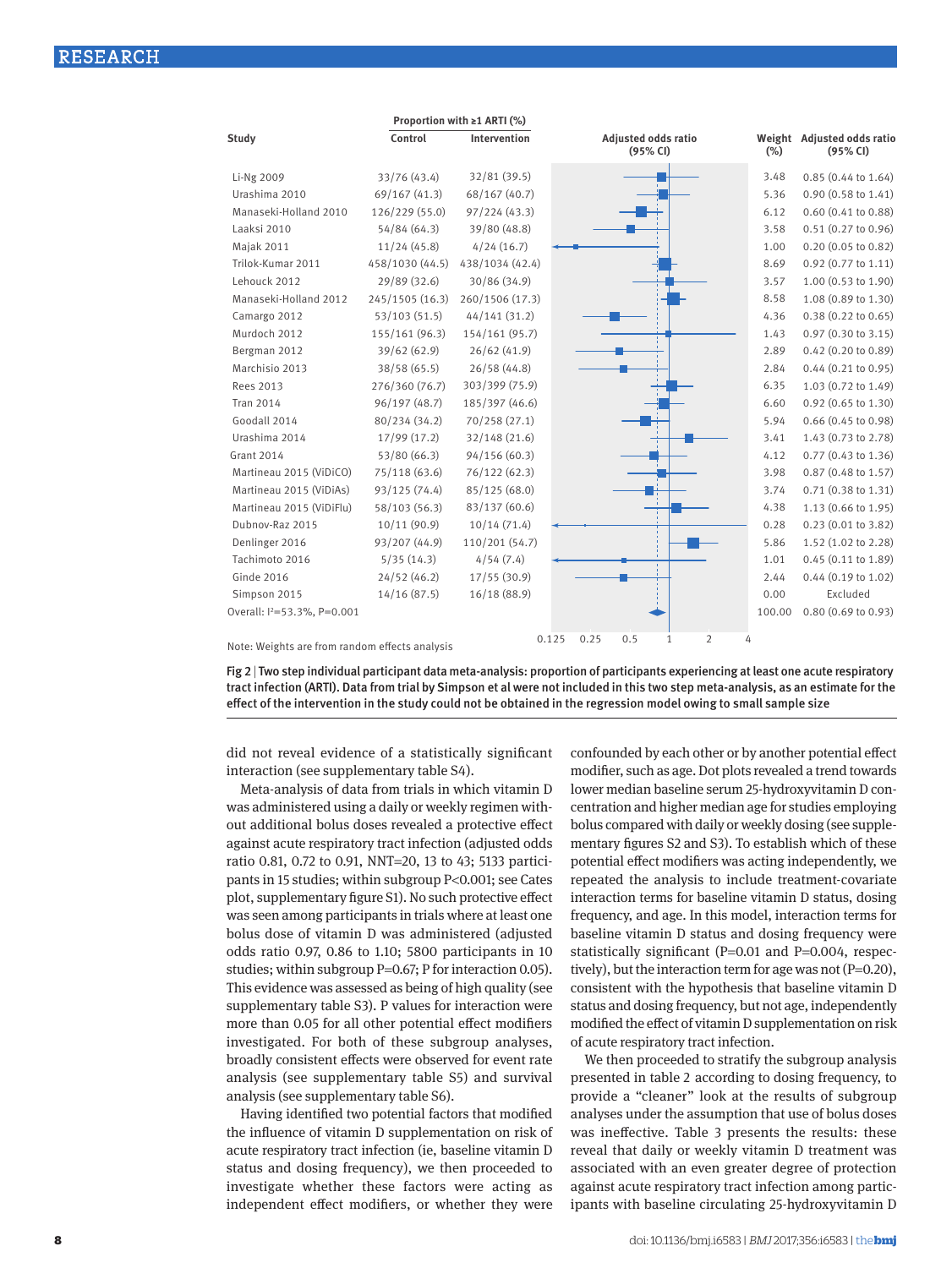| frequency                                                                                                                                                                                                                                                                                                                                    |                     |                                                  |                                                         |                                                   |                      |                            |                     |                                                  |                                                       |                                      |               |                            |
|----------------------------------------------------------------------------------------------------------------------------------------------------------------------------------------------------------------------------------------------------------------------------------------------------------------------------------------------|---------------------|--------------------------------------------------|---------------------------------------------------------|---------------------------------------------------|----------------------|----------------------------|---------------------|--------------------------------------------------|-------------------------------------------------------|--------------------------------------|---------------|----------------------------|
|                                                                                                                                                                                                                                                                                                                                              | <b>Bolus dosing</b> |                                                  |                                                         |                                                   |                      |                            |                     | Daily or weekly dosing                           |                                                       |                                      |               |                            |
| Variables                                                                                                                                                                                                                                                                                                                                    | trials*<br>No of    | Proportion with<br>≥1 ARTI, control<br>group (%) | ARTI, intervention<br>지<br>Proportion with<br>group (%) | Adjusted odds<br>ratio (95% CI)t                  | <b>P</b> value       | interaction<br>P value for | trials*<br>No of    | ≥1 ARTI, control<br>Proportion with<br>group (%) | ARTI, intervention<br>Proportion with ≥1<br>group (%) | Adjusted odds<br>ratio (95% Cl)t     | Pvalue        | interaction<br>P value for |
| Overall                                                                                                                                                                                                                                                                                                                                      | $\supseteq$         | 994/2786 (35.7)                                  | 1097/3014 (36.4)                                        | 0.97 (0.86 to 1.10)                               | 0.67                 | ÷                          | $\frac{5}{1}$       | 1210/2439 (49.6)                                 | $\odot$<br>1206/2694 (44                              | 0.81(0.72 to 0.91)                   | 0.001         |                            |
| Baseline 25(OH)D (nmol/L)                                                                                                                                                                                                                                                                                                                    |                     |                                                  |                                                         |                                                   |                      |                            |                     |                                                  |                                                       |                                      |               |                            |
| 5 <sup>2</sup>                                                                                                                                                                                                                                                                                                                               | $\infty$            | Ð<br>73/142 (51.                                 | 77/162 (47.5)                                           | to 1.33<br>0.82(0.51)                             | 64.0                 |                            | $\circ$             | <u>ର</u><br>(59.<br>64/107                       | G<br>40/127 (31.                                      | 0.30(0.17 to 0.53)                   | 0.001         | 0.006                      |
| $\geq$ 25                                                                                                                                                                                                                                                                                                                                    | $\infty$            | 550/910 (60.4)                                   | 663/1121 (59.1)                                         | 1.02(0.83 to 1.24)                                | 0.87                 | 0.42                       | $\equiv$            | 477/729 (65.4)                                   | 516/874 (59.0)                                        | 0.75(0.60 to 0.95)                   | 0.02          |                            |
| Daily dose equivalent (ug)                                                                                                                                                                                                                                                                                                                   |                     |                                                  |                                                         |                                                   |                      |                            |                     |                                                  |                                                       |                                      |               |                            |
| $20$                                                                                                                                                                                                                                                                                                                                         |                     |                                                  |                                                         |                                                   |                      |                            | $\overline{5}$      | 629/1321 (47.6)                                  | 619/1435 (43.1)                                       | 0.80(0.68 to 0.94)                   | 0.006         | 0.82                       |
| $20 - 50$                                                                                                                                                                                                                                                                                                                                    | $\sim$              | 467/1931 (24.2)                                  | 542/2127 (25.5)                                         | 0.95(0.81 to 1.10)                                | 0.50                 | 0.56                       | $\circ$             | 478/865 (55.3)                                   | 481/950 (50.6)                                        | 0.81(0.66 to 1.01)                   | 0.06          |                            |
| 250                                                                                                                                                                                                                                                                                                                                          | $\overline{ }$      | 527/855 (61.6)                                   | 555/887 (62.6)                                          | 1.28<br>$\overline{\mathbb{C}}$<br>(0.83)<br>1,03 | $\approx$<br>$\circ$ |                            | 4                   | 103/253 (40.7)                                   | 106/309 (34.3)                                        | $(0.58 \text{ to } 1.24)$<br>0.85    | 0.39          |                            |
| Age (years)                                                                                                                                                                                                                                                                                                                                  |                     |                                                  |                                                         |                                                   |                      |                            |                     |                                                  |                                                       |                                      |               |                            |
| $\overline{\vee}$                                                                                                                                                                                                                                                                                                                            | $\sim$              | 321/1634 (19.6)                                  | 322/1637 (19.7)                                         | 0.99(0.83 to 1.19)                                | 0.93                 |                            | $\supset$           | 511/1110 (46.0)                                  | 532/1190 (44.7)                                       | 0.91 (0.77 to 1.08)                  | 0.30          | 0.37                       |
| $1.1 - 15.9$                                                                                                                                                                                                                                                                                                                                 |                     | 50/100 (50.0)                                    | 35/93 (37.6)                                            | 0.62(0.35 to 1.11)                                | 0.11                 |                            |                     | 191/413 (46.2)                                   | 159/473 (33.6)                                        | 0.59(0.45 to 0.79)                   | 0.001         |                            |
| $16 - 65$                                                                                                                                                                                                                                                                                                                                    | $\infty$            | 432/678 (63.7)                                   | 466/716 (65.1)                                          | 1.15 (0.90 to 1.48)                               | 0.27                 | 0.72                       | $\circlearrowright$ | 422/781 (54.0)                                   | 419/876 (47.8)                                        | 0.79(0.63 to 0.99)                   | 0.04          |                            |
| >65                                                                                                                                                                                                                                                                                                                                          | $\infty$            | 191/374 (51.1)                                   | 274/568 (48.2)                                          | 0.85(0.65 to 1.12)                                | 0.25                 |                            | 3                   | 86/135 (63.7)                                    | 96/155 (61.9)                                         | 0.88(0.52 to 1.52)                   | 0.66          |                            |
| Body mass index (kg/m <sup>2</sup> )                                                                                                                                                                                                                                                                                                         |                     |                                                  |                                                         |                                                   |                      |                            |                     |                                                  |                                                       |                                      |               |                            |
| 5 <sup>2</sup>                                                                                                                                                                                                                                                                                                                               | $\infty$            | 215/372 (57.8)                                   | 231/417 (55.4)                                          | .01 (0.72 to 1.40)                                | 0.97                 |                            | $\equiv$            | 757/1571 (48.2)                                  | 725/1657 (43.8)                                       | 0.82(0.71 to 0.95)                   | 0.009         | 56.0<                      |
| $\geq$ 25                                                                                                                                                                                                                                                                                                                                    | $\infty$            | (60.0)<br>406/677                                | (58.7)<br>509/867                                       | 1.00(0.80 to 1.25)                                | 0.98                 | 0.70                       | $\circlearrowright$ | 253/358 (70.7)                                   | 245/367 (66.8)                                        | $(0.59 \text{ to } 1.17)$<br>83<br>ं | 0.30          |                            |
| Asthma:                                                                                                                                                                                                                                                                                                                                      |                     |                                                  |                                                         |                                                   |                      |                            |                     |                                                  |                                                       |                                      |               |                            |
| $\frac{1}{2}$                                                                                                                                                                                                                                                                                                                                | $\sqrt{ }$          | 303/484 (62.6)                                   | 323/523 (61.8)                                          | 0.95(0.71 to 1.28)                                | 0.75                 |                            | $\circ$             | 215/524 (41.0)                                   | (1,45) 875/261                                        | 0.74(0.58 to 0.95)                   | 0.02          | 0.40                       |
| Yes                                                                                                                                                                                                                                                                                                                                          | 4                   | 224/371 (60.4)                                   | 232/364 (63.7)                                          | 1.18(0.85 to 1.65)                                | 0.32                 | 0.40                       | $\overline{ }$      | 72/163 (44.2)                                    | 53/178 (29.8)                                         | $0.60(0.37)$ to $0.98$ )             | 0.04          |                            |
| COPD:                                                                                                                                                                                                                                                                                                                                        |                     |                                                  |                                                         |                                                   |                      |                            |                     |                                                  |                                                       |                                      |               |                            |
| $\frac{1}{2}$                                                                                                                                                                                                                                                                                                                                | $\overline{L}$      | 410/632 (64.9)                                   | 436/656 (66.5)                                          | $\ddot{}$                                         |                      | $\ddot{}$                  | $\sim$              | 67/131 (51.1)                                    | 57/135 (42.2)                                         | $\ddot{}$                            | $\ddot{ }$    | $\ddagger$                 |
| Yes                                                                                                                                                                                                                                                                                                                                          | 4                   | 117/223 (52.5)                                   | 119/231 (51.5)                                          | $\frac{1}{2}$                                     | $\frac{+}{\cdot}$    | $\frac{+}{\cdot}$          | $\mathbb{C}$        | 5/7(71.4)                                        | 1/7(14.3)                                             | $\ddagger$                           | $\frac{1}{2}$ | $\ddagger$                 |
| Influenza vaccination                                                                                                                                                                                                                                                                                                                        |                     |                                                  |                                                         |                                                   |                      |                            |                     |                                                  |                                                       |                                      |               |                            |
| $\frac{1}{2}$                                                                                                                                                                                                                                                                                                                                | 5                   | (73.0)<br>119/163                                | 121/178 (68.0)                                          | $\ddot{ }$                                        | $+$                  | $\ddot{}$                  | $\mathsf{L}\cap$    | 136/210 (64.8)                                   | 132/229 (57.6)                                        | $\underset{i}{+}$                    | $\ddot{ }$    | $\ddot{}$                  |
| Yes                                                                                                                                                                                                                                                                                                                                          | 5                   | 286/396 (72.2)                                   | 294/421 (69.8)                                          |                                                   |                      |                            | $\mathsf{L}\cap$    | 278/383 (72.6)                                   | 283/405 (69.9)                                        |                                      |               |                            |
| *Some trials did not contribute data to a given subgroup, either because individuals within that subgroup were not represented or because data relating to the potential effect modifier were not recorded; accordingly the nu<br>25(OH)D=25-hydroxyvitamin D; COPD=chronic obstructive pulmonary disease; 1 µg<br>varies between subgroups. |                     |                                                  |                                                         | $i$ tamin $D_3 = 40$ international units $(10)$   |                      |                            |                     |                                                  |                                                       |                                      |               |                            |
| #Values could not be estimated as models did not converge.<br>tAdjusted for age, sex, and study duration.                                                                                                                                                                                                                                    |                     |                                                  |                                                         |                                                   |                      |                            |                     |                                                  |                                                       |                                      |               |                            |

RESEARCH

9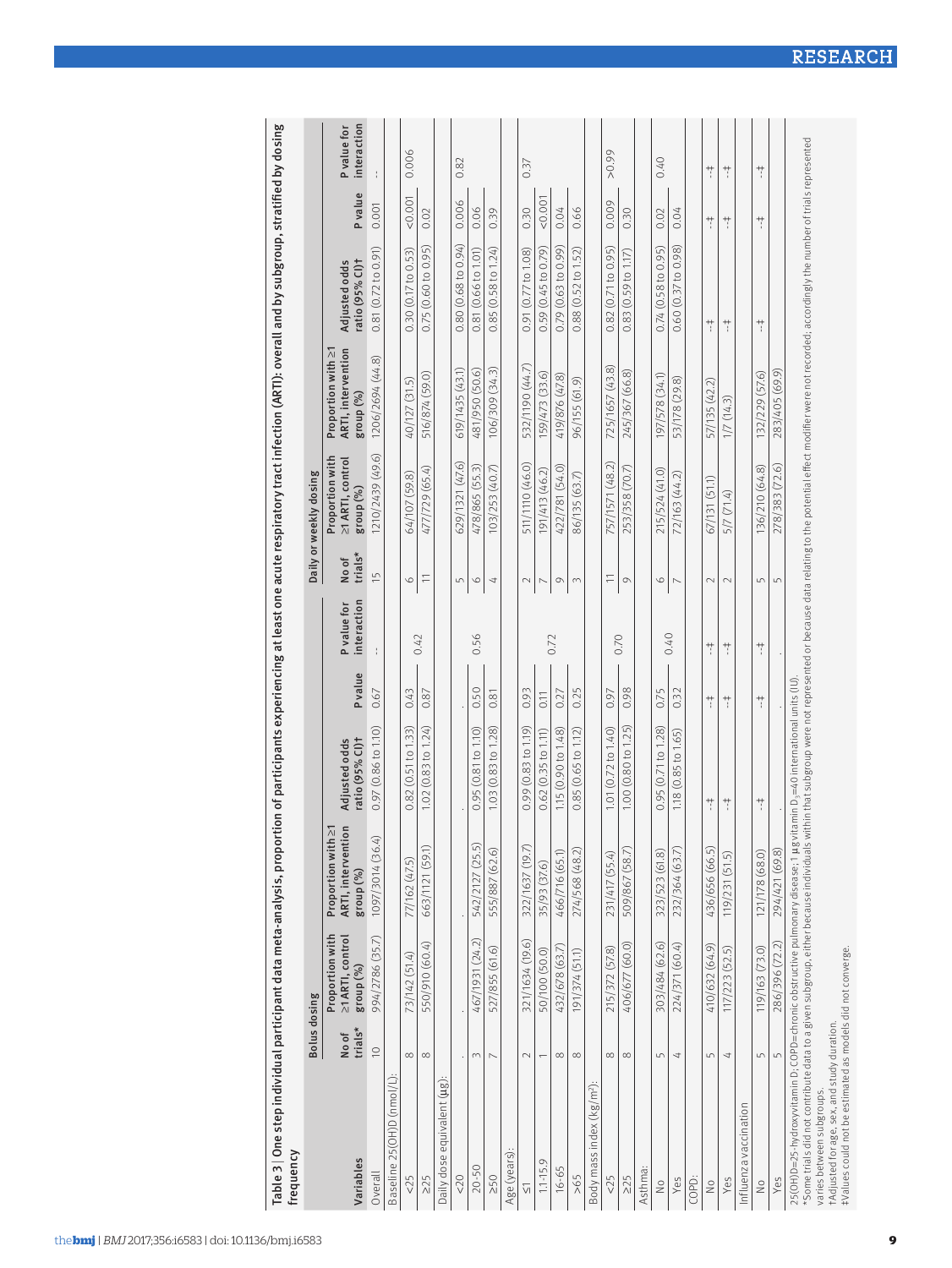concentrations less than 25 nmol/L than in the unstratified analysis (adjusted odds ratio 0.30, 0.17 to 0.53; NNT=4, 3 to 7; 234 participants in six studies; within subgroup P<0.001; see Cates plot, supplementary figure S4). Moreover, use of daily or weekly vitamin D also protected against acute respiratory tract infection among participants with higher baseline 25-hydroxyvitamin D concentrations (adjusted odds ratio 0.75, 0.60 to 0.95; NNT=15, 9 to 86; 1603 participants in six studies; within subgroup P=0.02; see Cates plot, supplementary figure S4). The P value for interaction for this subgroup analysis was 0.006, indicating that protective effects of daily or weekly vitamin D supplementation were statistically significantly greater in the subgroup of participants with profound vitamin D deficiency. No other statistically significant interaction was seen; notably, bolus dose vitamin D supplementation did not offer any protection against acute respiratory tract infection even when administered to those with circulating 25-hydroxyvitamin D concentrations less than 25 nmol/L (adjusted odds ratio 0.82, 0.51 to 1.33; 304 participants in eight studies; within subgroup  $P=0.43$ ).

#### Secondary outcomes

#### *Efficacy*

Table 4 presents the results of the one step IPD meta-analysis of secondary outcomes. When all studies were analysed together, no statistically significant effect of vitamin D was seen on the proportion of participants with at least one upper respiratory tract infection, lower respiratory tract infection, hospital admission or emergency department attendance for acute respiratory tract infection, course of antimicrobials for acute respiratory tract infection, or absence from work or school due to acute respiratory tract infection. However, when this analysis was stratified by dosing frequency, a borderline statistically significant protective effect of daily or weekly vitamin D supplementation against upper respiratory tract infection was seen (adjusted odds ratio 0.88, 0.78 to 1.00; 4483 participants in 11 studies, P=0.05; table 5).

#### *Safety*

Use of vitamin D did not influence risk of serious adverse events of any cause (adjusted odds ratio 0.98, 0.80 to 1.20; 11 224 participants in 25 studies) or death due to any cause (1.39, 0.85 to 2.27; 11 224 participants in 25 studies) (table 4 ). Instances of potential adverse reactions to vitamin D were rare. Hypercalcaemia was detected in 21/3850 (0.5%) and renal stones were diagnosed in 6/3841 (0.2%); both events were evenly represented between intervention and control arms (table 4). Stratification of this analysis by dosing frequency did not reveal any statistically significant increase in risk of adverse events with either bolus dosing or daily or weekly supplementation (table 5).

#### Risk of bias across studies

A funnel plot for the proportion of participants experiencing at least one acute respiratory tract infection showed a degree of asymmetry, raising the possibility that small trials showing adverse effects of vitamin D might not have been included in the meta-analysis (see supplementary figure S5).

#### Responder analyses

Supplementary table S7 presents the results of responder analyses. Among participants randomised to the intervention arm of included studies for whom end study data on 25-hydroxyvitamin D were available, no difference in risk of acute respiratory tract infection was observed between those who attained a serum concentration of 75 or more nmol/L compared with those who did not.

#### Sensitivity analyses

IPD meta-analysis of the proportion of participants experiencing at least one acute respiratory tract infection, excluding two trials assessed as being at unclear risk of bias,<sup>36 37</sup> revealed protective effects of vitamin D supplementation consistent with the main analysis (adjusted odds ratio 0.82, 0.70 to 0.95, 10 744 participants, P=0.01). Sensitivity analysis for the same outcome, restricted to the 14 trials that investigated acute respiratory tract infection as the primary or coprimary

| Table 4   One step individual participant data meta-analysis of secondary outcomes |        |                                |                        |                               |         |
|------------------------------------------------------------------------------------|--------|--------------------------------|------------------------|-------------------------------|---------|
|                                                                                    | No of  | Proportion with $\geq 1$ event |                        | <b>Adjusted odds</b>          |         |
| <b>Outcomes</b>                                                                    | trials | Control group (%)              | Intervention group (%) | ratio (95% CI)*               | P value |
| Upper respiratory tract infection                                                  | 19     | 1656/3286 (50.4)               | 1807/3733 (48.4)       | $0.93(0.83 \text{ to } 1.03)$ | 0.15    |
| Lower respiratory tract infection                                                  | 9      | 542/3285 (16.5)                | 561/3413 (16.4)        | $0.96$ $(0.83$ to $1.10)$     | 0.52    |
| Hospital admission or emergency department attendance due to ARTI                  | 11     | 47/3886 (1.2)                  | 40/3986 (1.0)          | $0.83$ (0.54 to 1.27)         | 0.39    |
| Use of antimicrobials for treatment of ARTI                                        | 9      | 397/983 (40.4)                 | 413/1121 (36.8)        | $0.84$ (0.69 to 1.03)         | 0.10    |
| Work or school absence due to ARTI                                                 |        | 321/632 (50.8)                 | 319/684 (46.6)         | 0.87 (0.69 to 1.09)           | 0.22    |
| Serious adverse event of any cause                                                 | 25     | 216/5371 (4.0)                 | 221/5853 (3.8)         | 0.98 (0.80 to 1.20)           | 0.83    |
| Death due to ARTI or respiratory failure                                           | 25     | 7/5330(0.1)                    | 6/5802(0.1)            | $0.70$ $(0.23$ to $2.20)$     | 0.55    |
| Death due to any infection                                                         | 25     | 15/5338 (0.3)                  | 16/5812(0.3)           | $0.95(0.46 \text{ to } 1.99)$ | 0.90    |
| Death due to any cause                                                             | 25     | 48/5371 (0.9)                  | 56/5853 (1.0)          | 1.39 (0.85 to 2.27)           | 0.18    |
| Hypercalcaemia                                                                     | 14     | 9/1739(0.5)                    | 12/2111(0.6)           | $-+$                          | $-1$    |
| Renal stones                                                                       | 14     | 4/1707(0.2)                    | 2/2134(0.1)            | $-+$                          | $-+$    |

ARTI=acute respiratory tract infection.

\*Adjusted for age, sex, and study duration.

†values could not be estimated as models did not converge.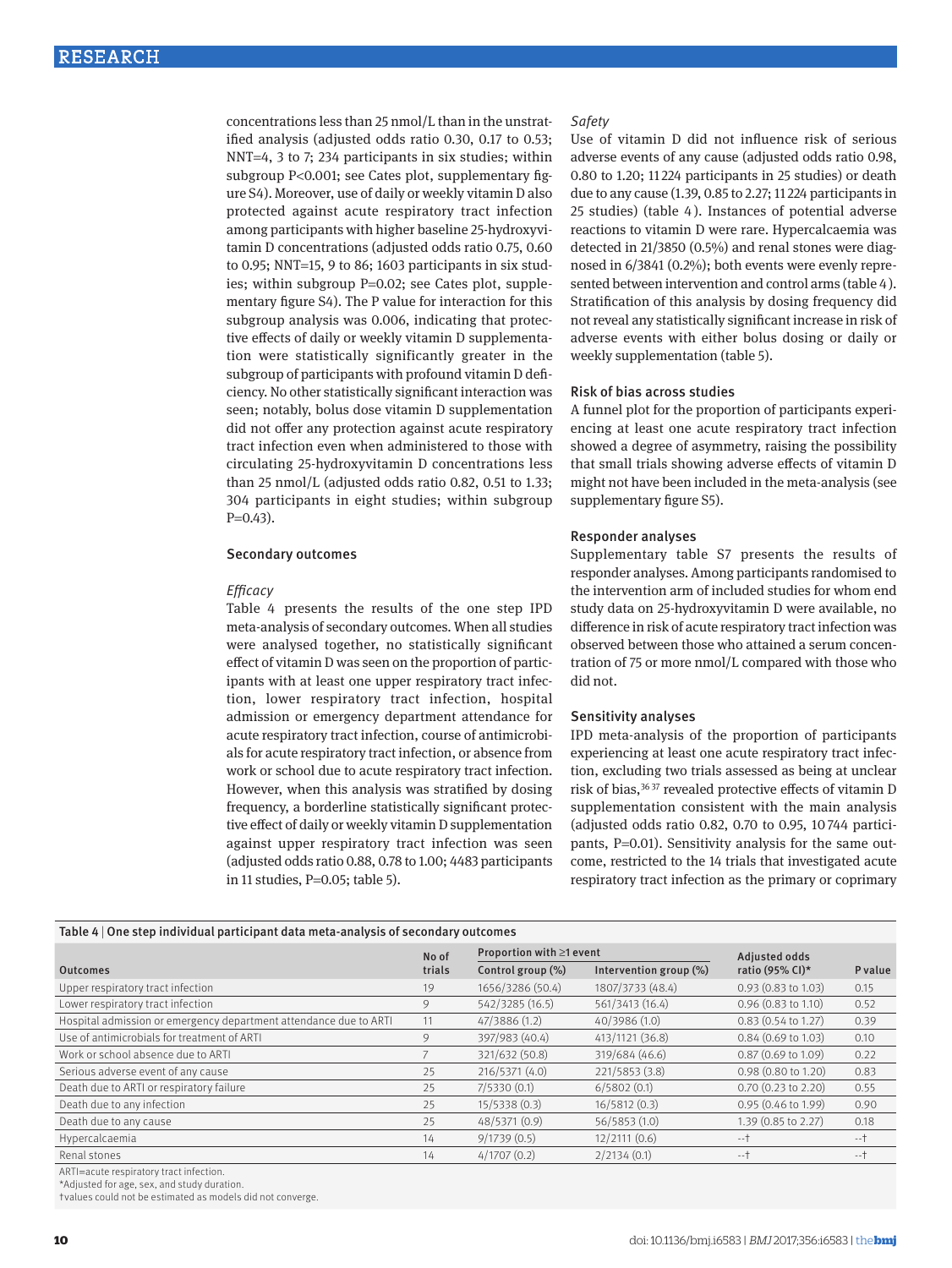| Table 5   One step individual participant data meta-analysis of secondary outcomes, stratified by dosing frequency |                 |                                                   |                                                                      |                                    |                      |                 |                                                   |                                                                      |                                    |               |
|--------------------------------------------------------------------------------------------------------------------|-----------------|---------------------------------------------------|----------------------------------------------------------------------|------------------------------------|----------------------|-----------------|---------------------------------------------------|----------------------------------------------------------------------|------------------------------------|---------------|
|                                                                                                                    |                 | <b>Bolus dosing</b>                               |                                                                      |                                    |                      |                 | Daily or weekly dosing                            |                                                                      |                                    |               |
| Outcomes                                                                                                           | No of<br>trials | Proportion with<br>≥1 event, control<br>group (%) | event, intervention Adjusted odds<br>Proportion with ≥1<br>group (%) | ratio (95% CI)*                    | P value              | No of<br>trials | ≥1 event, control<br>Proportion with<br>group (%) | event, intervention Adjusted odds<br>Proportion with ≥1<br>group (%) | ratio (95% CI)*                    | Pvalue        |
| Jpper respiratory tract infection                                                                                  | $\infty$        | 606/1052 (57.6)                                   | 730/1284 (56.9)                                                      | 1.03 (0.86 to 1.24) 0.72           |                      | $\equiv$        | 1050/2234 (47.0) 1077/2449 (44.0)                 |                                                                      | 0.88 (0.78 to 1.00)                | 0.05          |
| ower respiratory tract infection                                                                                   | 4               | 424/1889 (22.4)                                   | 427/1922 (22.2)                                                      | $0.96(0.82 \text{ to } 1.13)$ 0.60 |                      | 5               | 118/1396 (8.5)                                    | 134/1491 (9.0)                                                       | $0.98$ $(0.75$ to $1.28)$          | 0.88          |
| Jse of antimicrobials for treatment of ART                                                                         | ₹               | 201/348 (57.8)                                    | 203/367 (55.3)                                                       | 0.79(0.56 to 1.10) 0.16            |                      | 5               | 196/635 (30.9)                                    | 210/754 (27.9)                                                       | 0.87(0.67 to 1.13)                 | 0.31          |
| Work or school absence due to ART                                                                                  |                 | 219/409 (53.5)                                    | 196/411 (47.7)                                                       | $0.78(0.59 to 1.04)$ 0.10          |                      | 3               | 102/223 (45.7)                                    | 123/273(45.1)                                                        | 1.03 (0.71 to 1.48)                | 0.88          |
| Serious adverse event of any cause                                                                                 | $\supseteq$     | 107/2822 (3.8)                                    | 115/3070 (3.7)                                                       | 1.00 (0.74 to 1.35) 0.99           |                      | $\frac{1}{2}$   | 109/2549(4.3)                                     | 106/2783(3.8)                                                        | $0.97(0.73 \text{ to } 1.30)$ 0.86 |               |
| Death due to any cause                                                                                             | $\supseteq$     | 29/2822 (1.0)                                     | 35/3070 (1.1)                                                        | 1.29 (0.71 to 2.35) 0.40           |                      | $\frac{1}{2}$   | 19/2549 (0.7)                                     | 21/2783 (0.8)                                                        | ţ                                  | ţ             |
| Death due to ARTI or respiratory failure                                                                           | $\supseteq$     | 4/2797 (0.1)                                      | 3/3038 (0.1)                                                         | 0.61 (0.12 to 3.02) 0.54           |                      | $\frac{5}{1}$   | 3/2533(0.1)                                       | 3/2765(0.1)                                                          | ٦                                  | $\ddot{\tau}$ |
| Death due to any infection                                                                                         | $\supseteq$     | 8/2801 (0.3)                                      | 5/3040 (0.2)                                                         | 0.55 (0.17 to 1.80) 0.32           |                      | $\frac{1}{2}$   | 7/2537 (0.3)                                      | 11/2773(0.4)                                                         | 7                                  | 7             |
| Hospital admission or emergency department attendance due to ARTI                                                  | $\circ$         | 4/2081 (0.2)                                      | 6/2124(0.3)                                                          | ţ                                  | ţ                    | 5               | 43/1805 (2.4)                                     | 34/1862 (1.8)                                                        | ţ                                  | ţ             |
| vpercalcaemia                                                                                                      | $\infty$        | 8/1062 (0.8)                                      | 11/1303 (0.8)                                                        | $\frac{1}{\sqrt{2}}$               | $\frac{1}{\sqrt{2}}$ | $\circ$         | 1/677(0.1)                                        | 1/808(0.1)                                                           | 7                                  | ţ             |
| Renal stones                                                                                                       | O               | 0/764 (0.0)                                       | 1/1011(0.1)                                                          | ţ                                  | ţ                    | $\infty$        | 4/943 (0.4)                                       | 1/1123(0.1)                                                          | ٦                                  | ţ             |
| ومستقله ومستراه والمتروبة والمستحدث<br>ARTI=acute respiratory tract infection.                                     |                 |                                                   |                                                                      |                                    |                      |                 |                                                   |                                                                      |                                    |               |

\*Adjusted for age, sex, and study duration.

†Values could not be estimated as model did not converge.

outcome, also revealed protective effects of vitamin D supplementation consistent with the main analysis (0.82, 0.68 to 1.00, 5739 participants, P=0.05).

# **Discussion**

In this individual participant data (IPD) meta-analysis of randomised controlled trials, vitamin D supplementation reduced the risk of experiencing at least one acute respiratory tract infection. Subgroup analysis revealed that daily or weekly vitamin D supplementation without additional bolus doses protected against acute respiratory tract infection, whereas regimens containing large bolus doses did not. Among those receiving daily or weekly vitamin D, protective effects were strongest in those with profound vitamin D deficiency at baseline, although those with higher baseline 25-hydroxyvitamin D concentrations also experienced benefit. This evidence was assessed as being of high quality, using the GRADE criteria.34 Since baseline vitamin D status and use of bolus doses varied considerably between studies, our results suggest that the high degree of heterogeneity between trials may be at least partly attributable to these factors. Use of vitamin D was safe: potential adverse reactions were rare, and the risk of such events was the same between participants randomised to intervention and control arms.

Why might use of bolus dose vitamin D be ineffective for prevention of acute respiratory tract infection? One explanation relates to the potentially adverse effects of wide fluctuations in circulating 25-hydroxyvitamin D concentrations, which are seen after use of bolus doses but not with daily or weekly supplementation. Vieth has proposed that high circulating concentrations after bolus dosing may chronically dysregulate activity of enzymes responsible for synthesis and degradation of the active vitamin D metabolite 1,25-dihydroxyvitamin D, resulting in decreased concentrations of this metabolite in extra-renal tissues.38 Such an effect could attenuate the ability of 25-hydroxyvitamin D to support protective immune responses to respiratory pathogens. Increased efficacy of vitamin D supplementation in those with lower baseline vitamin D status is more readily explicable, based on the principle that people who are the most deficient in a micronutrient will be the most likely to respond to its replacement.

# Strengths and limitations of this study

Our study has several strengths. We obtained IPD for all 25 trials identified by our search; the proportion of randomised participants with missing outcome data was small (3.4%); participants with diverse characteristics in multiple settings were represented; and 25-hydroxyvitamin D levels were measured using validated assays in laboratories that participated in external quality assessment schemes. Our findings therefore have a high degree of internal and external validity. Moreover, the subgroup effects we report fulfil published "credibility criteria" relating to study design, analysis, and context.39 Specifically, the relevant effect modifiers were specified a priori and measured at base-**Example 12 Solution remained significant after the significant after the significant after the significant after the significant after the significant of this study our search; the proportion of this study our search;**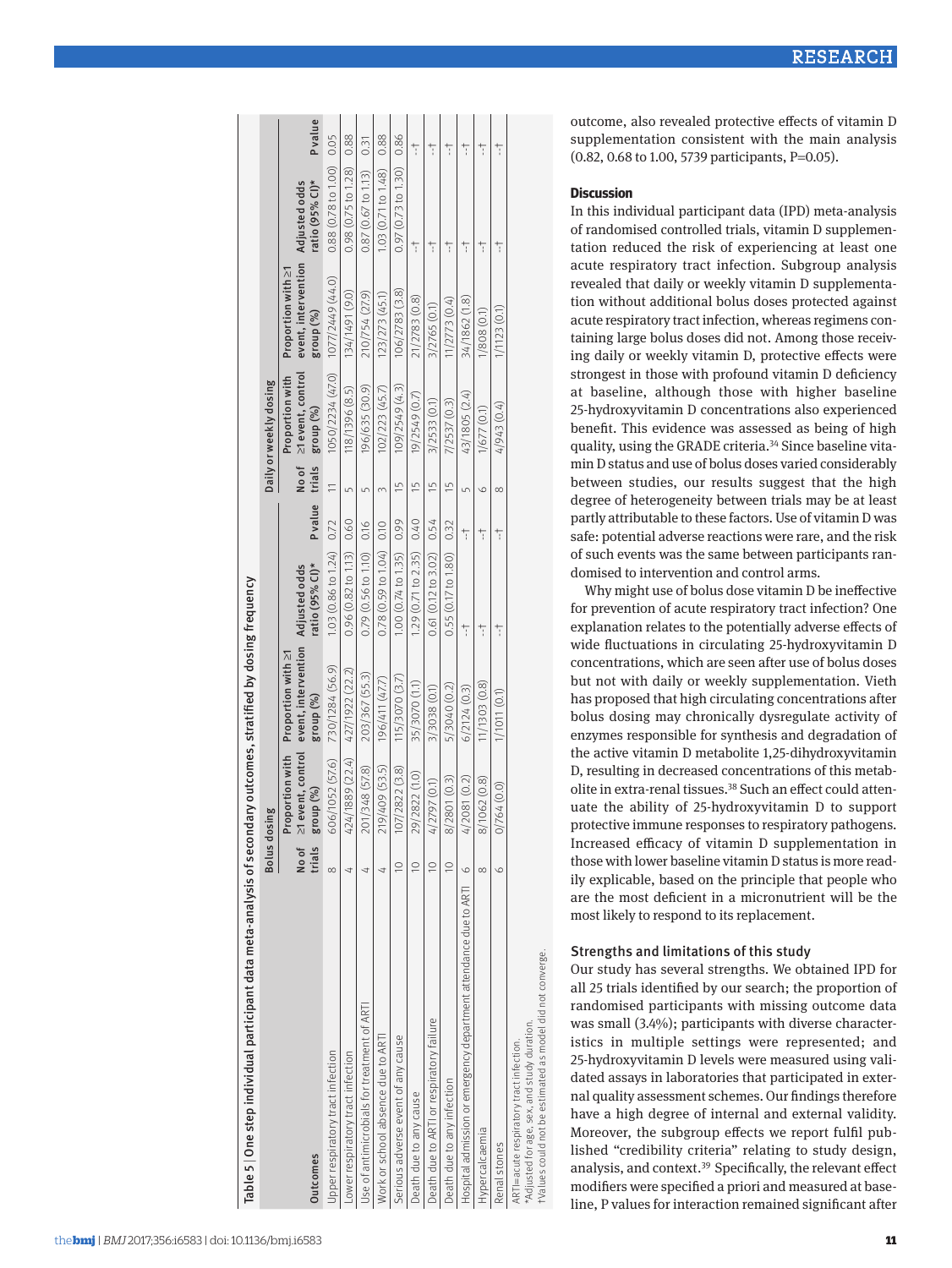adjustment for potential confounders, and subgroup effects were consistent when analysed as proportions and event rates. Survival analysis revealed consistent trends that did not attain statistical significance, possibly owing to lack of power (fewer studies contributed data to survival analyses than to analyses of proportions and event rates). The concepts that vitamin D supplementation may be more effective when given to those with lower baseline 25-hydroxyvitamin D levels and less effective when bolus doses are administered, are also biologically plausible. A recent Cochrane review of randomised controlled trials reporting that vitamin D supplementation reduces the risk of severe asthma exacerbations, which are commonly precipitated by viral upper respiratory tract infections, adds further weight to the case for biological plausibility.40 Although the results are consistent with the hypothesis that baseline vitamin D status and dosing regimen independently modify the effects of vitamin D supplementation, we cannot exclude the possible influence of other effect modifiers linked to these two factors. The risk of residual confounding by other effect modifiers is increased for analyses where relatively few trials are represented within a subgroup—for example, where subgroup analyses were stratified by dosing regimen. We therefore suggest caution when interpreting the results in table 3.

Our study has some limitations. One explanation for the degree of asymmetry seen in the funnel plot is that some small trials showing adverse effects of vitamin D might have escaped our attention. With regard to the potential for missing data, we made strenuous efforts to identify published and (at the time) unpublished data, as illustrated by the fact that our meta-analysis includes data from 25 studies—10 more than the largest aggregate data meta-analysis on the topic.13 However, if one or two small trials showing large adverse effects of vitamin D were to emerge, we do not anticipate that they would greatly alter the results of the one step IPD meta-analysis, since any negative signal from a modest number of additional participants would likely be diluted by the robust protective signal generated from analysis of data from nearly 11000 participants. A second limitation is that our power to detect effects of vitamin D supplementation was limited for some subgroups (eg, individuals with baseline 25-hydroxyvitamin D concentrations <25 nmol/L receiving bolus dosing regimens) and for some secondary outcomes (eg, incidence of lower respiratory tract infection). Null and borderline statistically significant results for analyses of these outcomes may have arisen as a consequence of type 2 error. Additional randomised controlled trials investigating the effects of vitamin D on risk of acute respiratory tract infection are ongoing, and inclusion of data from these studies in future meta-analyses has the potential to increase statistical power to test for subgroup effects. However, all three of the largest such studies (NCT01169259, ACTRN12611000402943, and ACTRN12613000743763) are being conducted in populations where profound vitamin D deficiency is rare, and two are using intermittent bolus dosing regimens: the results are therefore unlikely to alter our finding of benefit in people who are very deficient in vitamin D or in those receiving daily or weekly supplementation. A third potential limitation is that data relating to adherence to study drugs were not available for all participants. However, inclusion of non-adherent participants would bias results of our intention to treat analysis towards the null: thus we conclude that effects of vitamin D in those who are fully adherent to supplementation will be no less than those reported for the study population overall. Finally, we caution that study definitions of acute respiratory tract infection were diverse, and virological, microbiological, or radiological confirmation was obtained for the minority of events. Acute respiratory tract infection is often a clinical diagnosis in practice, however, and since all studies were double blind and placebo controlled, differences in incidence of events between study arms cannot be attributed to observation bias.

#### Conclusions and policy implications

Our study reports a major new indication for vitamin D supplementation: the prevention of acute respiratory tract infection. We also show that people who are very deficient in vitamin D and those receiving daily or weekly supplementation without additional bolus doses experienced particular benefit. Our results add to the body of evidence supporting the introduction of public health measures such as food fortification to improve vitamin D status, particularly in settings where profound vitamin D deficiency is common.

#### Author affiliations

1Centre for Primary Care and Public Health, Blizard Institute, Barts and The London School of Medicine and Dentistry, Queen Mary University of London, London E1 2AB, UK

2Asthma UK Centre for Applied Research, Blizard Institute, Queen Mary University of London, London, UK

3Bone Mineral Research Center, Winthrop University Hospital, Mineola, NY, USA

4Department of Laboratory Medicine, Karolinska Institutet, Stockholm, Sweden

5Department of Exercise, Lifestyle and Nutrition Clinic, Edmond and Lily Safra Children's Hospital, Tel Hashomer, Israel

6Pediatric Highly Intensive Care Unit, Fondazione IRCCS Ca' Granda Ospedale Maggiore Policlinico, Università degli Studi di Milano, Milan, Italy

7 Department of Nutrition, Harvard School of Public Health, Boston, MA, USA

8Department of Emergency Medicine, University of Colorado School of Medicine, Aurora, CO, USA

9Department of Clinical Epidemiology and Biostatistics, McMaster University, Hamilton, Ontario, Canada

10Department of Paediatrics: Child & Youth Health, Faculty of Medical and Health Sciences, University of Auckland, Auckland, New Zealand

11MRC and Asthma UK Centre in Allergic Mechanisms of Asthma, Blizard Institute, Queen Mary University of London, London, UK

12Universitair ziekenhuis Leuven, Leuven, Belgium

13Tampere School of Public Health, University of Tampere, Tampere, Finland

14Department of Public Health, Epidemiology and Biostatistics, Institute of Applied Health Sciences, College of Medical and Dental Sciences, University of Birmingham, Birmingham, UK

15Department of Statistics, The Pennsylvania State University, Hershey, PA, USA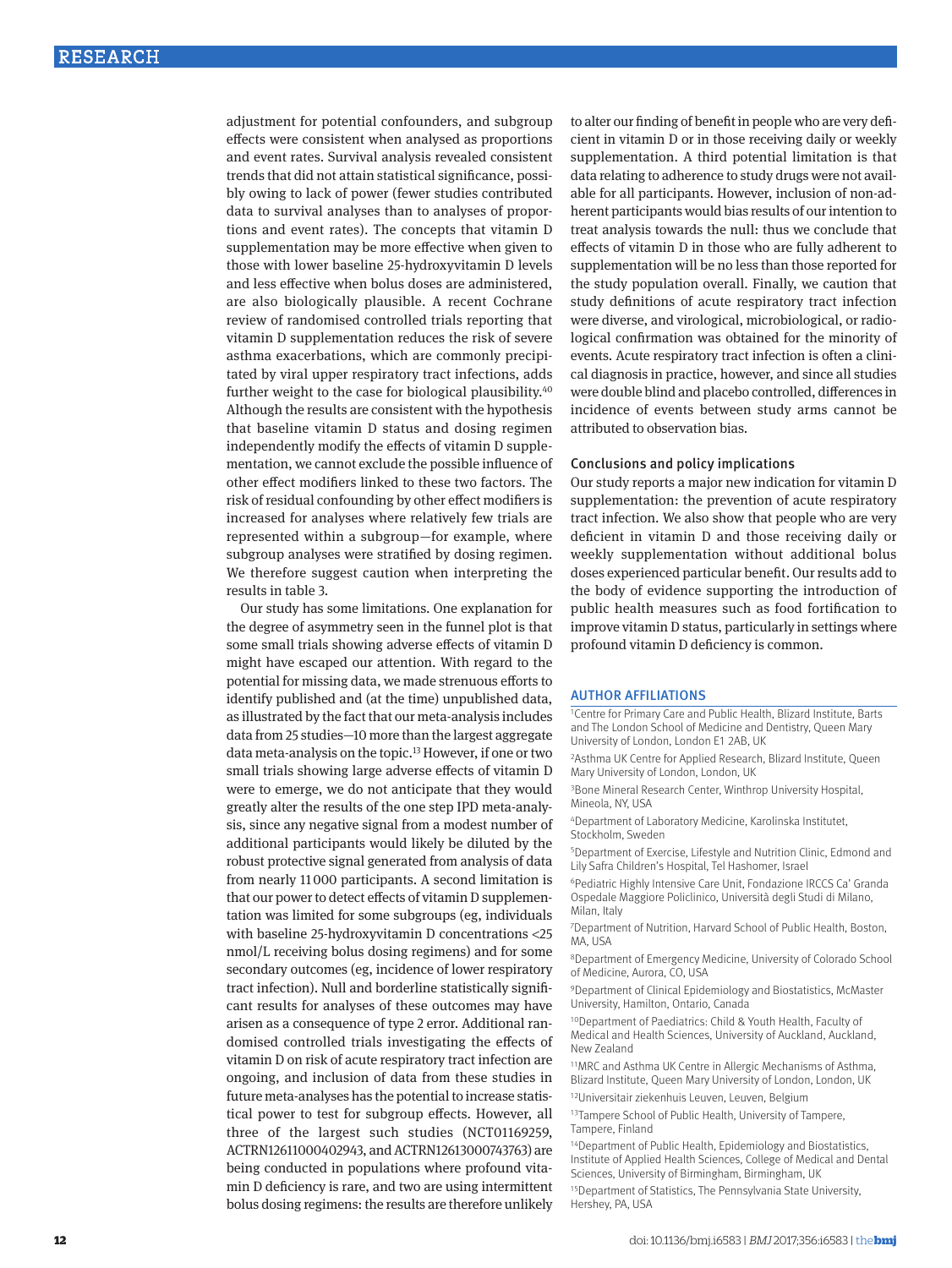16Department of Pathology, University of Otago, Christchurch, New Zealand

17QIMR Berghofer Medical Research Institute, Queensland, Australia

18Department of Epidemiology, Geisel School of Medicine at Dartmouth, Lebanon, NH, USA

19Menzies Institute for Medical Research, University of Tasmania, Hobart, Australia

20Department of Pediatrics and Allergy, Medical University of Lodz, Lodz, Poland

<sup>21</sup>Institute of Home Economics, University of Delhi, New Delhi, India 22Division of Molecular Epidemiology, Jikei University School of Medicine, Tokyo, Japan

23Department of Emergency Medicine, Massachusetts General Hospital, Harvard Medical School, Boston, MA, USA

We thank the participants in the primary randomised controlled trials; the teams who conducted the trials; our patient and public involvement representatives Charanjit Patel and Jane Gallagher for comments on study design and drafts of this manuscript; and Khalid S Khan, Queen Mary University of London, for valuable advice and helpful discussions.

Contributors: ARM led the funding application, with input from RLH, CJG, and CAC who were co-applicants. ARM, DAJ, and CAC assessed eligibility of studies for inclusion. ARM, JFA, PB, GD-R, SE, DG, AAG, ECG, CCG, WJ, IL, SM-H, DM, DRM, RN, JRR, SS, IS, GTK, MU, and CAC were all directly involved in the acquisition of data for the work. RLH, LG, ARM, and DAJ designed the statistical analyses in consultation with authors contributing individual patient data. Statistical analyses were done by LG, RLH, and DAJ. ARM wrote the first draft of the report. He is the guarantor. All authors revised it critically for important intellectual content, gave final approval of the version to be published, and agreed to be accountable for all aspects of the work in ensuring that questions related to the accuracy or integrity of any part of the work were appropriately investigated and resolved.

Funding: This study was supported by a grant from the National Institute for Health Research (NIHR) under its Health Technology Assessment programme (reference No 13/03/25, to ARM). The views expressed are those of the authors and not necessarily those of the National Health Service, the NIHR, or the Department of Health. See the supplementary material for details of sources of support for individual investigators and trials. The NIHR was not involved in the study design; in the collection, analysis, or interpretation of data; in the writing of the report; or in the decision to submit the paper for publication.

Competing interests: All authors have completed the ICMJE uniform disclosure form at www.icmje.org/coi\_disclosure.pdf and declare financial support for this work from the National Institute for Health Research under its Health Technology Assessment programme. No author has had any financial relationship with any organisations that might have an interest in the submitted work in the previous three years. No author has had any other relationship, or undertaken any activity, that could appear to have influenced the submitted work.

Ethical approval: Not required.

Data sharing: A partial dataset, incorporating patient level data from trials for which the relevant permissions for data sharing have been obtained, is available from the corresponding author at a.martineau@ qmul.ac.uk.

Transparency: The manuscript's guarantor (ARM) affirms that the manuscript is an honest, accurate, and transparent account of the study being reported and that no important aspects of the study have been omitted. All analyses were prespecified in the study protocol, other than those presented in tables 3 and 5, which were conducted in response to a reviewer's request.

This is an Open Access article distributed in accordance with the terms of the Creative Commons Attribution (CC BY 3.0) license, which permits others to distribute, remix, adapt and build upon this work, for commercial use, provided the original work is properly cited. See: http://creativecommons.org/licenses/by/3.0/.

- 1 Grijalva CG, Nuorti JP, Griffin MR. Antibiotic prescription rates for acute respiratory tract infections in US ambulatory settings. *JAMA* 2009;302:758-66. doi:10.1001/jama.2009.1163.
- 2 GBD 2013 Mortality and Causes of Death Collaborators. Global, regional, and national age-sex specific all-cause and cause-specific mortality for 240 causes of death, 1990-2013: a systematic analysis for the Global Burden of Disease Study 2013. *Lancet* 2015;385:117-71. doi:10.1016/S0140-6736(14)61682-2.
- 3 Cannell JJ, Vieth R, Umhau JC, et al. Epidemic influenza and vitamin D. *Epidemiol Infect* 2006;134:1129-40. doi:10.1017/ S0950268806007175.
- 4 Jolliffe DA, Griffiths CJ, Martineau AR. Vitamin D in the prevention of acute respiratory infection: systematic review of clinical studies. *J Steroid Biochem Mol Biol* 2013;136:321-9. doi:10.1016/j. jsbmb.2012.11.017.
- 5 Hansdottir S, Monick MM, Hinde SL, Lovan N, Look DC, Hunninghake GW. Respiratory epithelial cells convert inactive vitamin D to its active form: potential effects on host defense. *J Immunol* 2008;181:7090-9. doi:10.4049/jimmunol.181.10.7090.
- 6 Olliver M, Spelmink L, Hiew J, Meyer-Hoffert U, Henriques-Normark B, Bergman P. Immunomodulatory effects of vitamin D on innate and adaptive immune responses to Streptococcus pneumoniae. *J Infect Dis* 2013;208:1474-81. doi:10.1093/infdis/jit355.
- 7 Greiller CL, Martineau AR. Modulation of the immune response to respiratory viruses by vitamin D. *Nutrients* 2015;7:4240-70. doi:10.3390/nu7064240.
- 8 Hewison M. Antibacterial effects of vitamin D. *Nat Rev Endocrinol* 2011;7:337-45. doi:10.1038/nrendo.2010.226.
- 9 Bergman P, Lindh AU, Björkhem-Bergman L, Lindh JD. Vitamin D and Respiratory Tract Infections: A Systematic Review and Meta-Analysis of Randomized Controlled Trials. *PLoS One* 2013;8:e65835. doi:10.1371/journal.pone.0065835.
- 10 Charan J, Goyal JP, Saxena D, Yadav P. Vitamin D for prevention of respiratory tract infections: A systematic review and meta-analysis. *J Pharmacol Pharmacother* 2012;3:300-3. doi:10.4103/0976-500X.103685.
- 11 Mao S, Huang S. Vitamin D supplementation and risk of respiratory tract infections: a meta-analysis of randomized controlled trials. *Scand J Infect Dis* 2013;45:696-702. doi:10.3109/00365548.2013.803293.
- 12 Xiao L, Xing C, Yang Z, et al. Vitamin D supplementation for the prevention of childhood acute respiratory infections: a systematic review of randomised controlled trials. *Br J Nutr* 2015;114:1026-34. doi:10.1017/S000711451500207X.
- 13 Vuichard Gysin D, Dao D, Gysin CM, Lytvyn L, Loeb M. Effect of Vitamin D3 Supplementation on Respiratory Tract Infections in Healthy Individuals: A Systematic Review and Meta-Analysis of Randomized Controlled Trials. *PLoS One* 2016;11:e0162996. doi:10.1371/journal. pone.0162996.
- Martineau AR. Bolus-dose vitamin D and prevention of childhood pneumonia. *Lancet* 2012;379:1373-5. doi:10.1016/ S0140-6736(12)60405-X.
- 15 Lehouck A, Mathieu C, Carremans C, et al. High doses of vitamin D to reduce exacerbations in chronic obstructive pulmonary disease: a randomized trial. *Ann Intern Med* 2012;156:105-14. doi:10.7326/0003-4819-156-2-201201170-00004.
- 16 Martineau AR, James WY, Hooper RL, et al. Vitamin D3 supplementation in patients with chronic obstructive pulmonary disease (ViDiCO): a multicentre, double-blind, randomised controlled trial. *Lancet Respir Med* 2015;3:120-30. doi:10.1016/ S2213-2600(14)70255-3.
- 17 Steenhoff AP, Schall JI, Samuel J, et al. Vitamin D<sub>3</sub>supplementation in Batswana children and adults with HIV: a pilot double blind randomized controlled trial. *PLoS One* 2015;10:e0117123. doi:10.1371/journal.pone.0117123.
- 18 Waterhouse M, Tran B, Armstrong BK, et al. Environmental, personal, and genetic determinants of response to vitamin D supplementation in older adults. *J Clin Endocrinol Metab* 2014;99:E1332-40. doi:10.1210/jc.2013-4101.
- 19 Sanders KM, Stuart AL, Williamson EJ, et al. Annual high-dose oral vitamin D and falls and fractures in older women: a randomized controlled trial. *JAMA* 2010;303:1815-22. doi:10.1001/ jama.2010.594.
- 20 Riley RD, Lambert PC, Abo-Zaid G. Meta-analysis of individual participant data: rationale, conduct, and reporting. *BMJ* 2010;340:c221. doi:10.1136/bmj.c221.
- Camargo CA Jr, , Ganmaa D, Frazier AL, et al. Randomized trial of vitamin D supplementation and risk of acute respiratory infection in Mongolia. *Pediatrics* 2012;130:e561-7. doi:10.1542/peds.2011-3029.
- 22 Murdoch DR, Slow S, Chambers ST, et al. Effect of vitamin D3 supplementation on upper respiratory tract infections in healthy adults: the VIDARIS randomized controlled trial. *JAMA* 2012;308:1333- 9. doi:10.1001/jama.2012.12505.
- 23 Rees JR, Hendricks K, Barry EL, et al. Vitamin D3 supplementation and upper respiratory tract infections in a randomized, controlled trial. *Clin Infect Dis* 2013;57:1384-92. doi:10.1093/cid/cit549.
- Tachimoto H, Mezawa H, Segawa T, Akiyama N, Ida H, Urashima M. Improved control of childhood asthma with low-dose, short-term vitamin D supplementation: a randomized, double-blind, placebo-controlled trial. *Allergy* 2016;71:1001-9. doi:10.1111/ all.12856.
- Tran B, Armstrong BK, Ebeling PR, et al. Effect of vitamin D supplementation on antibiotic use: a randomized controlled trial. *Am J Clin Nutr* 2014;99:156-61. doi:10.3945/ajcn.113.063271.